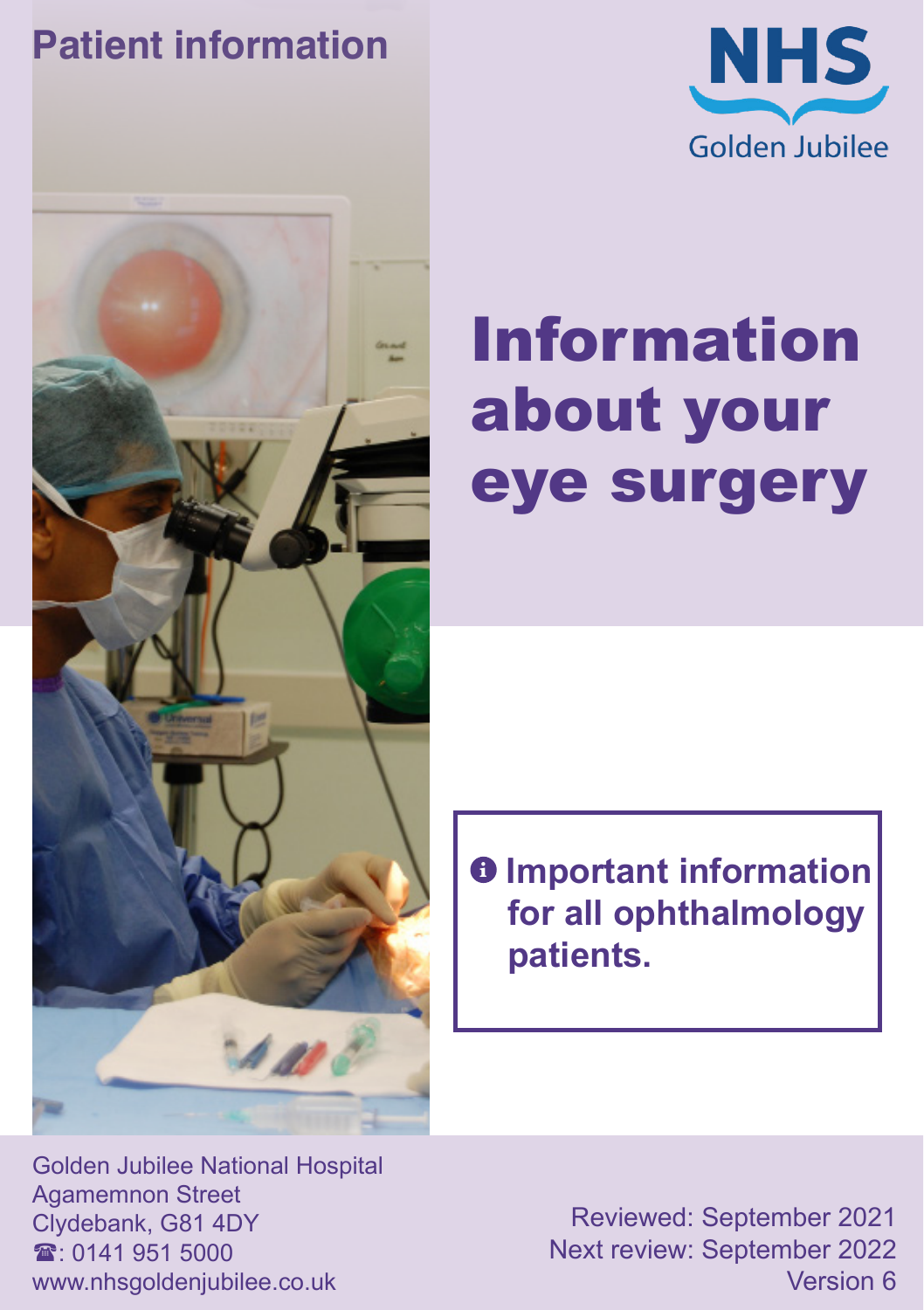# **Contents**

| Introduction                                         | 3              |
|------------------------------------------------------|----------------|
| What is a cataract?                                  | 4              |
| How to prepare for your assessment                   | $\overline{7}$ |
| Your assessment visit                                | 8              |
| What happens during cataract surgery?                | 11             |
| Risks and benefits of cataract surgery               | 13             |
| How to prepare for cataract surgery                  | 19             |
| Day of surgery                                       | 21             |
| After surgery                                        | 26             |
| <b>Ongoing care</b>                                  | 28             |
| Will my vision be normal?                            |                |
| Will I be able to read straight away?                |                |
| • When can I drive?                                  |                |
| When can I go back to work?<br>$\bullet$             |                |
| What about my other eye?<br>$\bullet$                |                |
| What to do $-$ and not do $-$ after cataract surgery |                |
| Possible problems                                    | 32             |
| Useful information                                   | 34             |
| Specific complications                               |                |
| How to put eye drops in                              | 41             |
| Eyelid hygiene                                       | 41             |
| <b>Dilation</b>                                      | 43             |
| Useful contacts                                      | 45             |
| Discharge summary – First eye                        | 46             |
| Discharge summary - Second eye                       | 47             |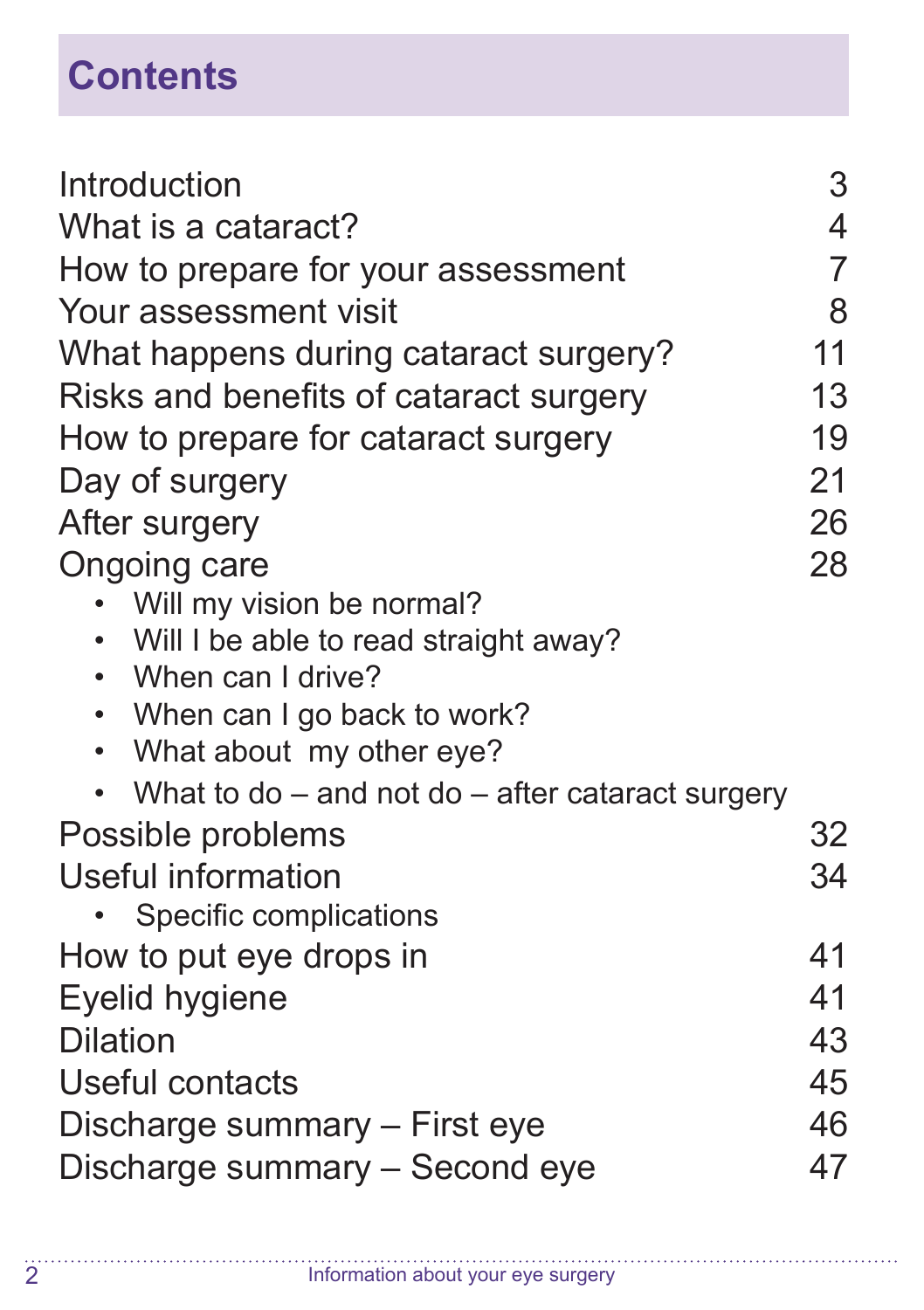The purpose of this booklet is to provide you with information about your eye surgery.

#### **Introduction**

You have been referred to the Eye Clinic at the Golden Jubilee National Hospital as your Optometrist (Optician) or General Practitioner (GP) thinks that you may benefit from having Cataract surgery.

This information guide will tell you:

- what a cataract is;
- what the treatment options are;
- the risks and benefits of cataract surgery;
- how to prepare for your assessment;
- about your assessment visit;
- what happens during cataract surgery;
- how to prepare for your cataract surgery;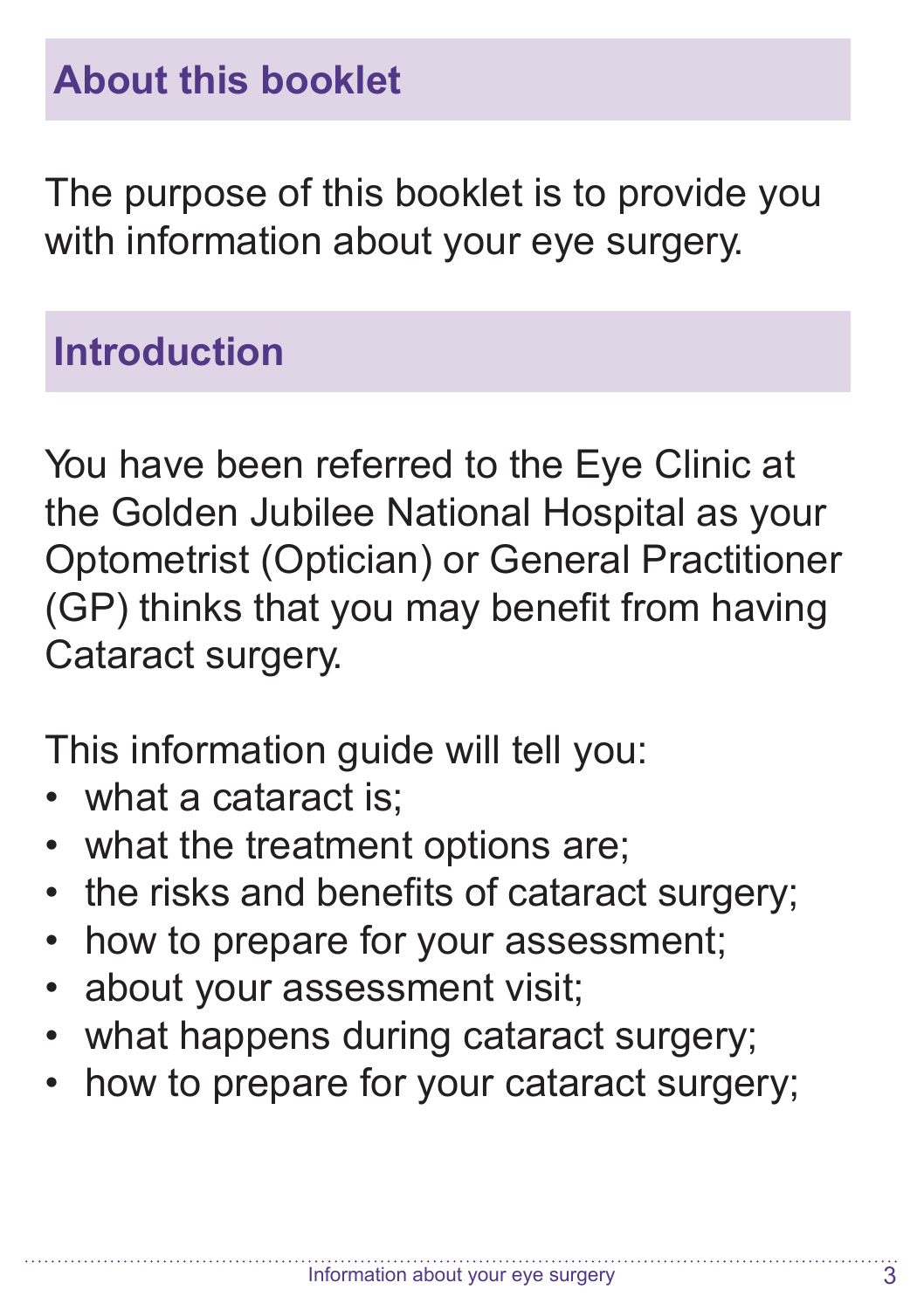- what will happen on the day of your surgery;
- what to expect on the day after your surgery;
- useful information about:
	- specific complications
	- how to put eye drops in
	- eyelid hygiene
	- dilation
	- useful contacts
	- your discharge summary (going home from hospital).

It is important that you read all of the information provided in this booklet to help prepare you for your surgery.

#### **What is a cataract?**

The human eye is like a camera. One of the essential parts is the lens. The picture on the next page shows you where the lens sits inside the eye.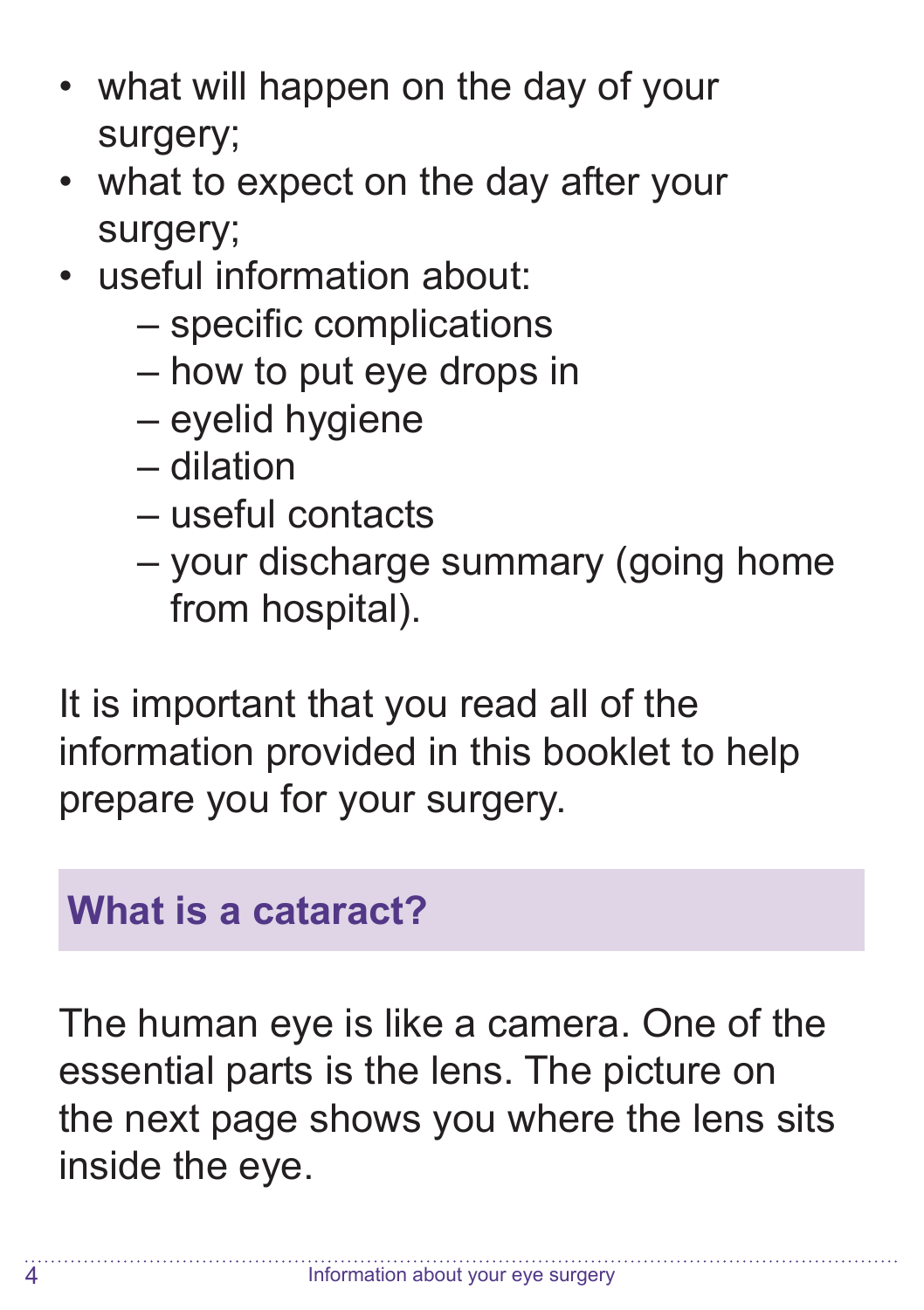#### Normal Eye Anatomy



The lens helps focus light on the retina at the back of your eye. For the image to be sharp, the lens must be clear.

The lens can become cloudy as people get older, or as a result of some medical conditions. This means that light is unable to pass through as well as before.

This clouding is known as a cataract. This is not a disease. In some people, cataracts can develop quickly, but is usually a slow process. It can develop in either or both eyes.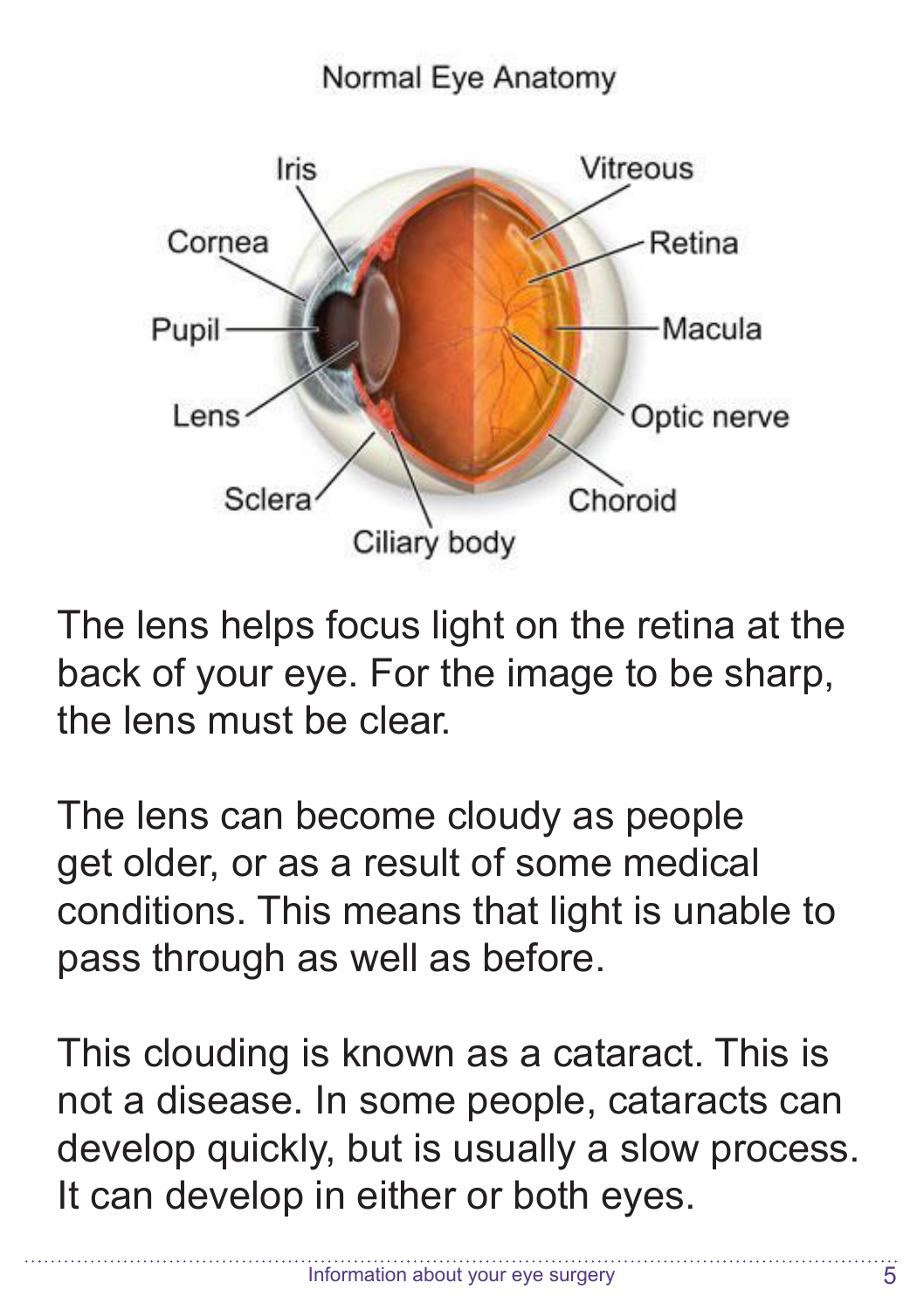As the cataract develops, your vision can become blurred. The cataract does **not**  damage your eye, but your vision will slowly get worse. Developing a cataract can also cause glare and difficulty with night-time driving.

If your blurred vision cannot be corrected with glasses, then the cataract can be removed to improve your eyesight.

You do not need to have the cataract removed if you do not want to. If you decide not to have surgery, your vision may slowly get worse. However, whether you have surgery now or in a year or two, the result will be the same.

You should only have surgery if you feel you are having a lot of difficulty with important daily tasks, such as reading or driving. The rest of this booklet will tell you about your assessment, the surgery, and the risks involved.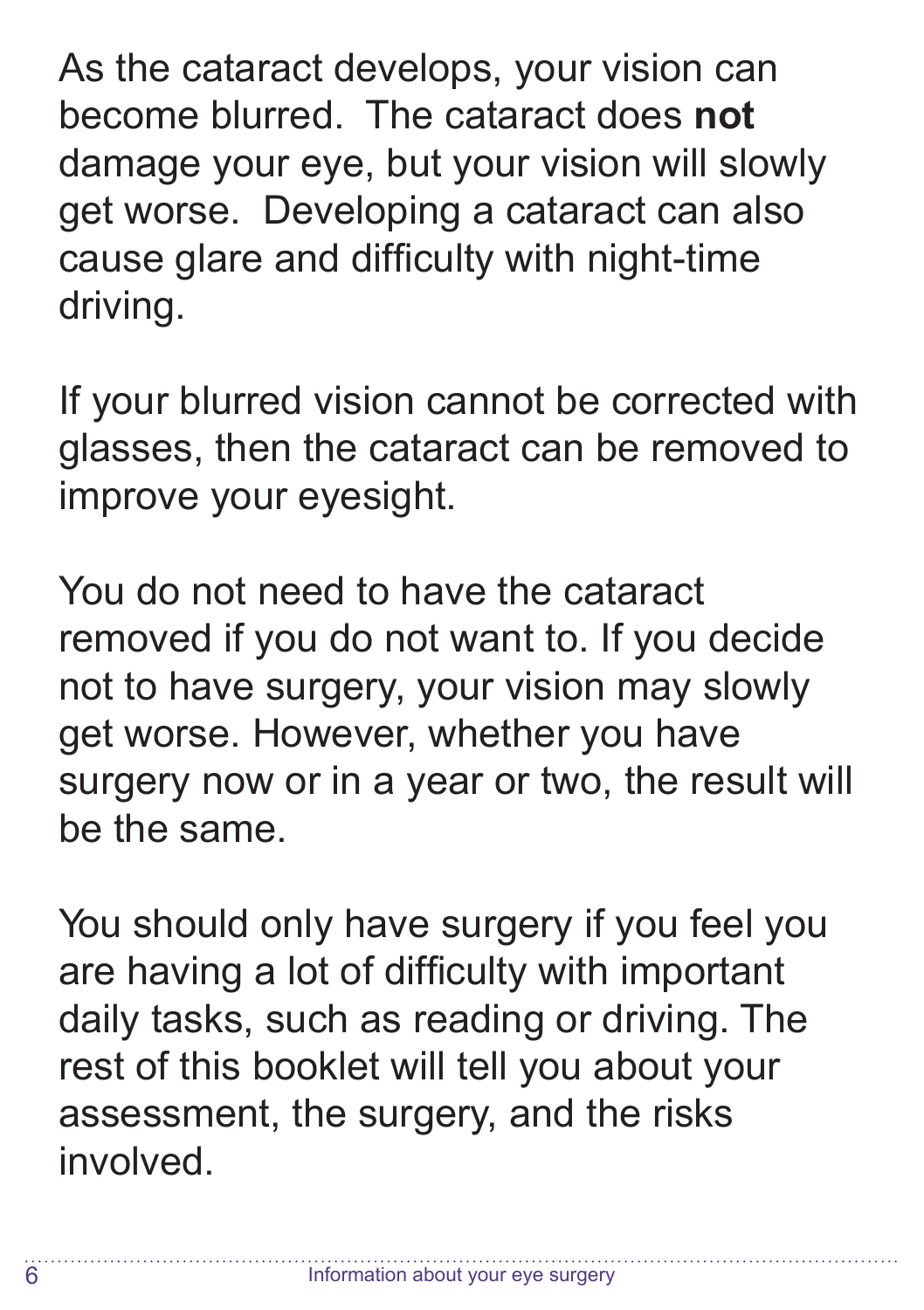#### **Do not drive to your appointment or to any surgery.**

During the assessment we will use eye drops which dilate (enlarge) your pupils. This will make your vision blurry for a few hours.

More information on these eye drops is provided later in this booklet.

#### **Contact Lenses**

**Do not** wear Hard or Gas Permeable contact lenses for **four weeks** before your assessment.

**Do not** wear Soft Contact lenses for **seven days** before your assessment.

Please leave your lenses out in both eyes as these can affect the detailed measurements taken during your assessment.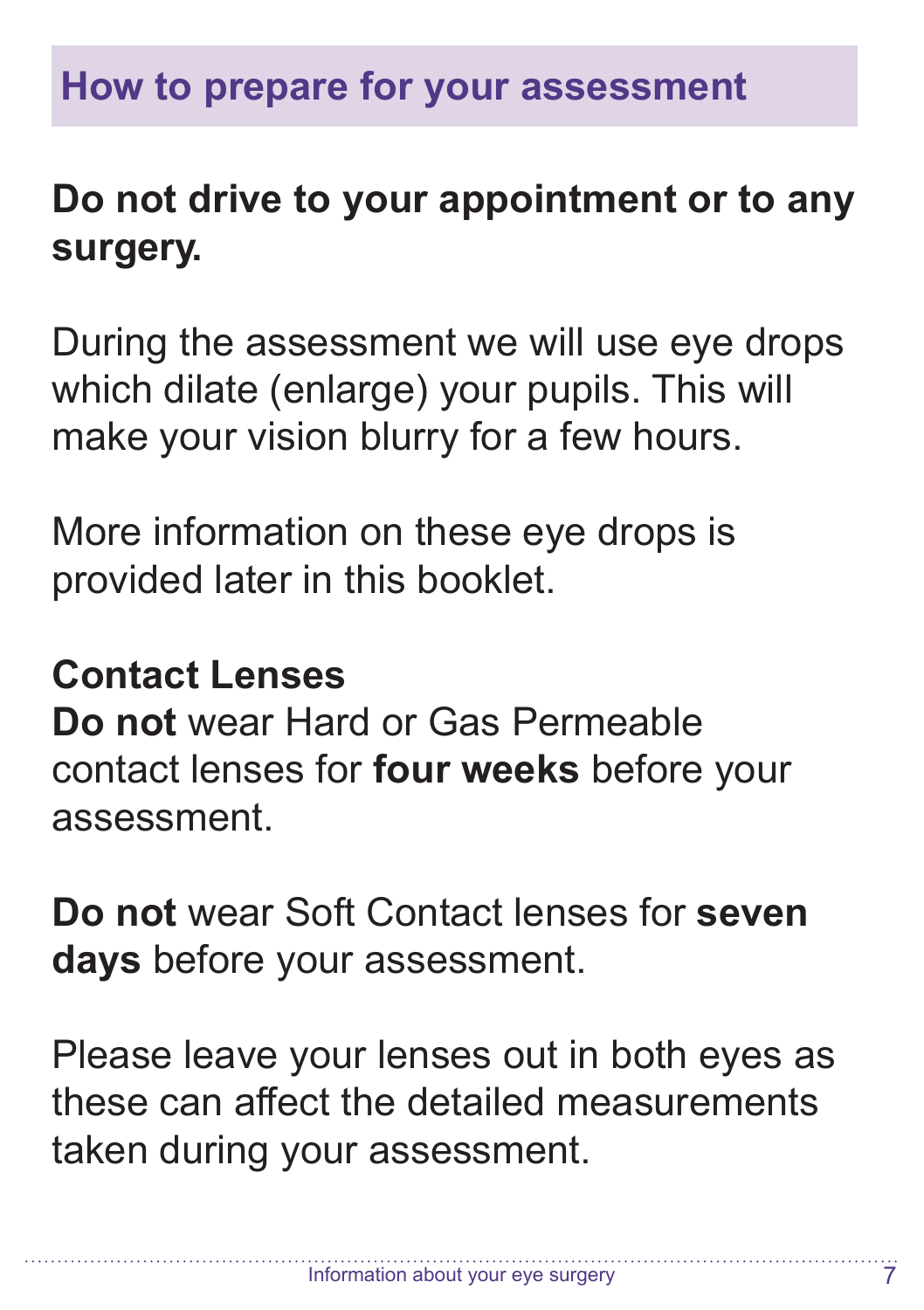If you have any questions about this, please contact our eye nurses on 0141 951 5459.

#### **What to bring with you**

- Completed registration form and medical questionnaire.
- All of your current spectacles (distance, reading, bifocal and varifocals).
- Medication (either in boxes or an up to date list).
- This booklet

#### **Your assessment visit**

At your pre-operative assessment in the Outpatient Department, you will be seen by a nurse and an optometrist. You will also have an opportunity to see a consultant ophthalmologist (eye surgeon) before making a final decision to proceed with surgery.

Please prepare to be in the department for between one and four hours.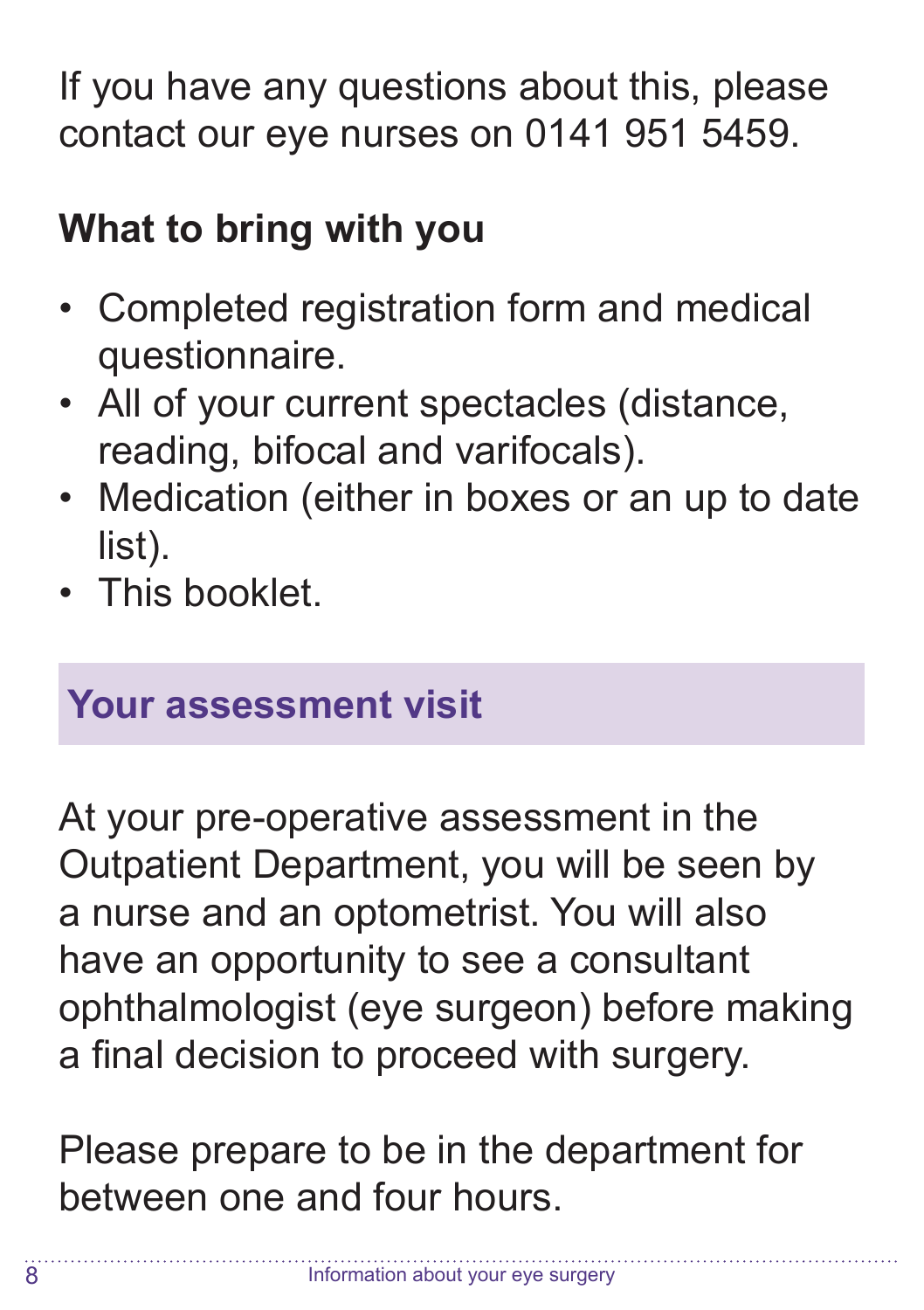During this time, a nurse will ask you about your medical history, current medication, social circumstances, and any special needs that you may have.

You should have been sent a questionnaire asking about your medical history, which you should complete at home and bring with you to your appointment. Do not worry if you did not receive this or have lost it. In this instance, you will be given a replacement to fill in on arrival at the clinic.

The nurse will also measure your vision and take other measurements to assess your eyes.

Eye drops which enlarge your pupils will be used to let the optometrist and consultant ophthalmologist examine your eyes thoroughly.

Once your pupils are large enough, the Optometrist will examine you and then discuss what happens before, during and after Cataract surgery including the risks and benefits, and whether it is appropriate for you.

**You should not drive yourself home.**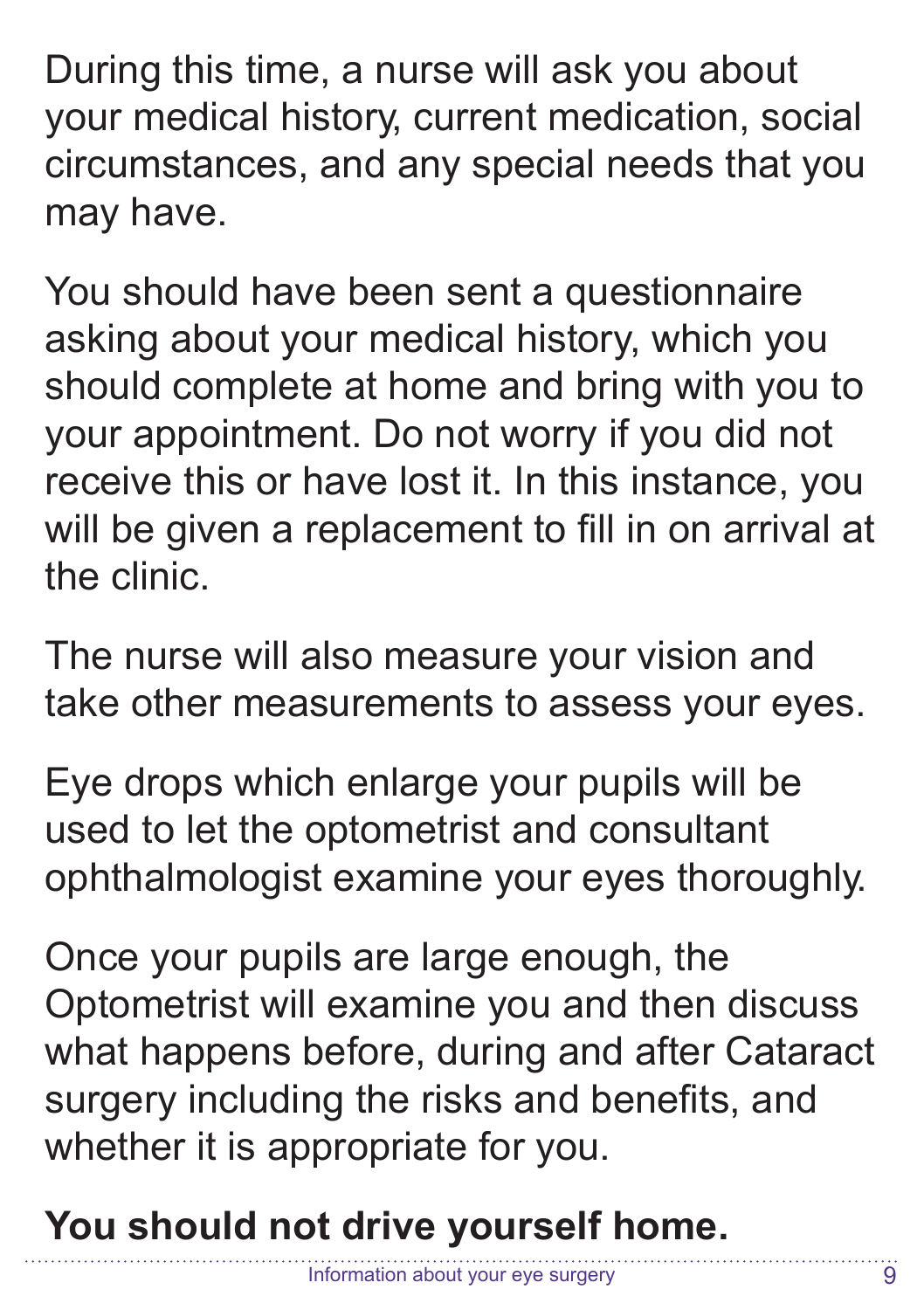If you decide you wish to proceed with surgery, or are still in some doubt, you will see the consultant ophthalmologist, who will also examine your eyes and answer any other questions that you may have.

If surgery is the right option for you and you wish to go ahead, you will be shown how to put eye drops in. You will need to do this following your operation. If you are unable to manage your drops, please arrange for assistance from a family member. If a family member is unable to help you, please contact your district nurse for help, advising them of the date of your surgery.

You will be asked to tell us of any dates that you cannot attend for surgery, for example, if you have a holiday booked.

#### **Will you be having surgery on one eye or both?**

Cataract usually affects both eyes. However one eye is usually worse and most patients will only need to have surgery on this eye.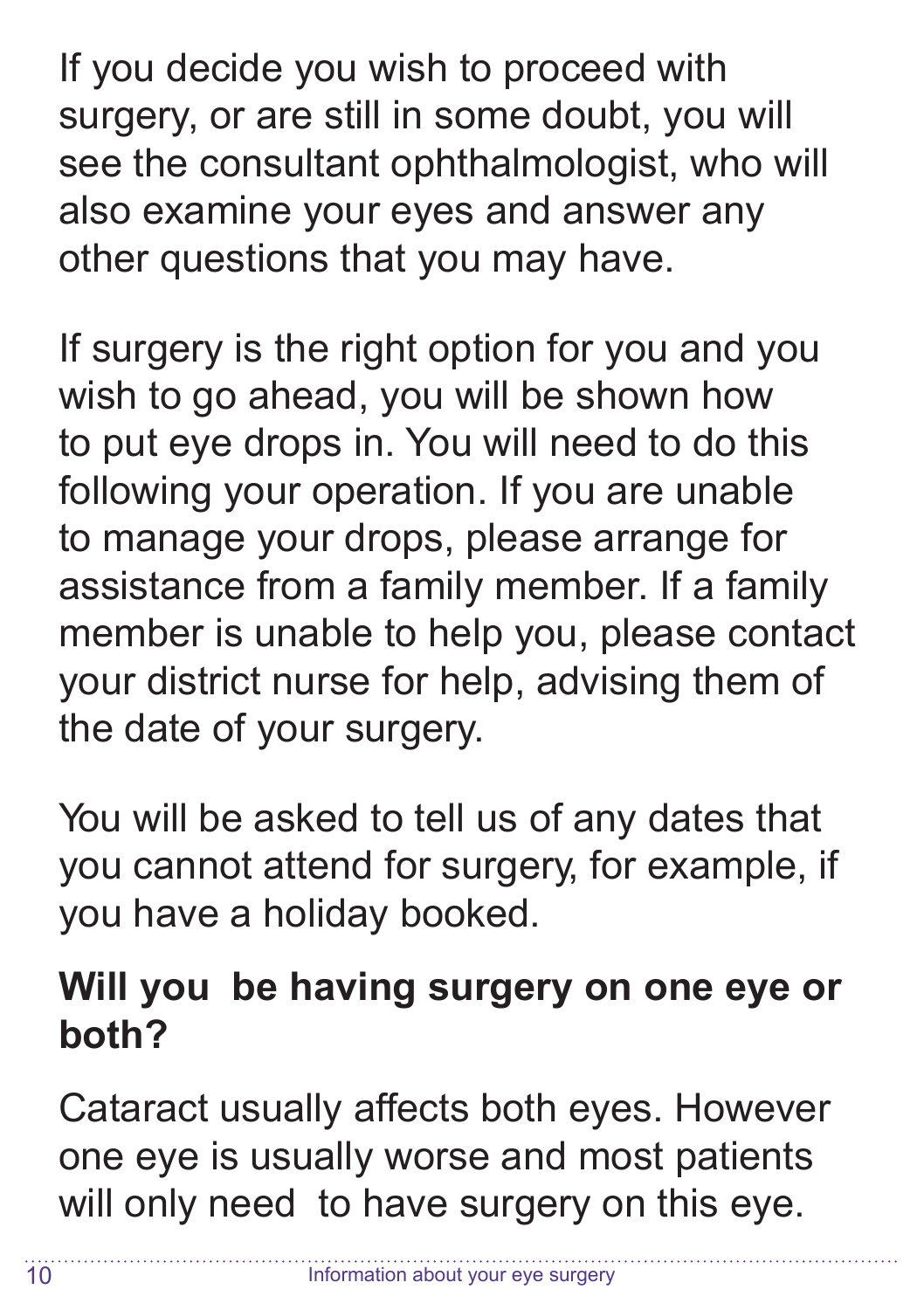If both eyes require surgery, we will put you on the waiting list to have the first eye done. We will also make a provisional plan for the second eye, and will put your name on the waiting list for this after your follow-up appointment (see p42). Please note that your Outpatient Appointment is for **pre-operative assessment only**. Your cataract surgery will be scheduled for a later date.

#### **What happens during Cataract surgery?**

Your operation will be carried out as a day case using local anaesthetic eye drops to numb the eye during the operation. Sometimes a local anaesthetic injection is also given once the eye drops have taken effect. Your surgeon will discuss this with you if it is required. Please be aware that only very rarely is General Anaesthesia necessary for cataract surgery and is not available at the Golden Jubilee. It will **only** be offered if there is a definite medical reason for doing so. If you think you might require a General Anaesthetic, please contact one of our eye nurses (see page 44).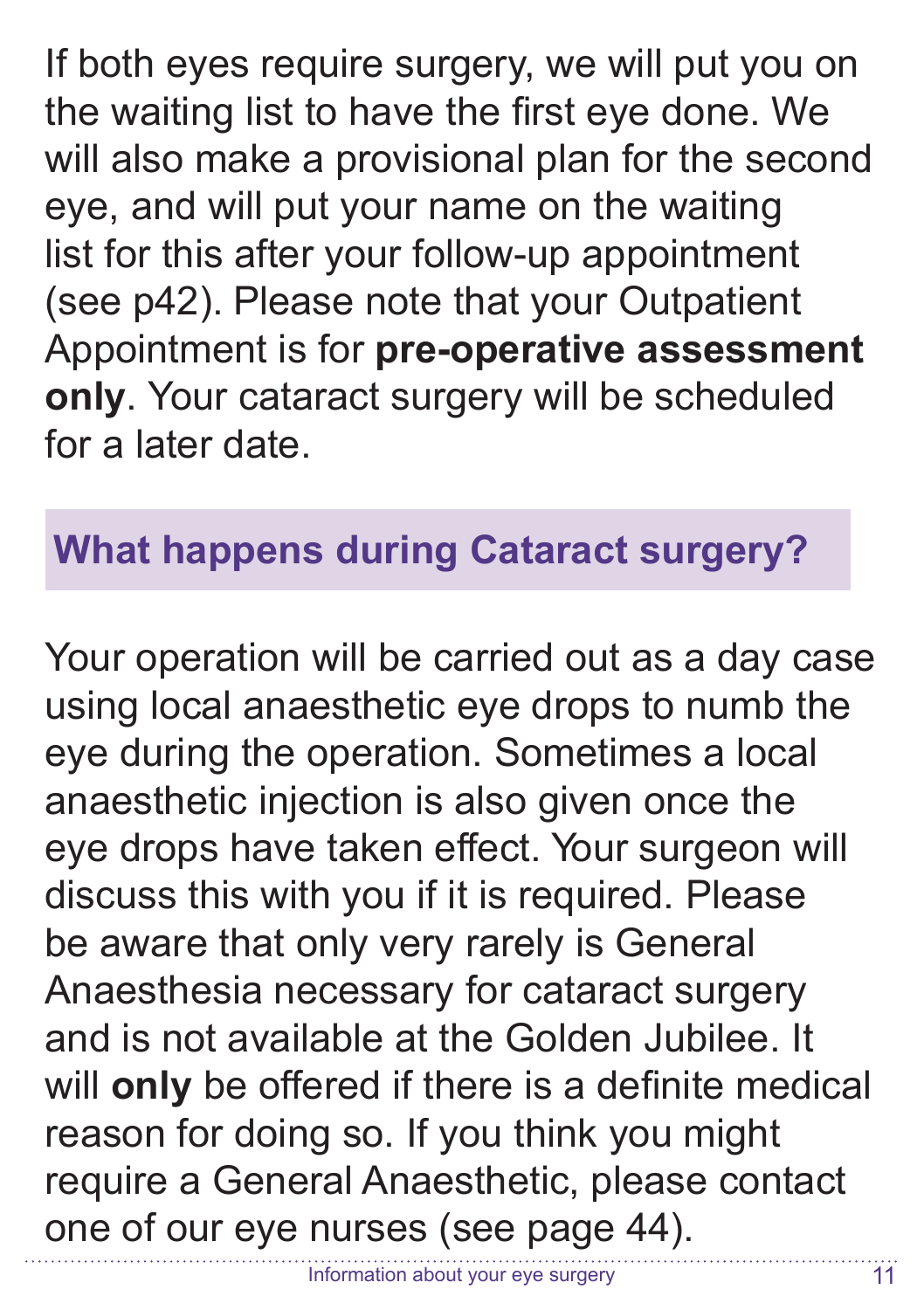You will need to lie flat for about 15-20 minutes during the surgery and your face will be partially covered by a sterile sheet.

If you have difficulty lying flat, or are claustrophobic, please tell the nurse at your pre-assessment appointment. The surgery itself usually takes 10-15 minutes.

During your surgery, the surgeon uses a microscope with a bright light, so you may see some coloured lights or shadows. A lot of fluid is used to keep the eye moist and help remove the cataract. This can sometimes run down your face.

You might feel the surgeon's hands resting gently on your cheek or forehead during the surgery.

A small incision (cut) is made in the front of the eye and ultrasound is used to soften the cataract; this is then broken up and removed. You may hear the ultrasound machine during this part of your surgery.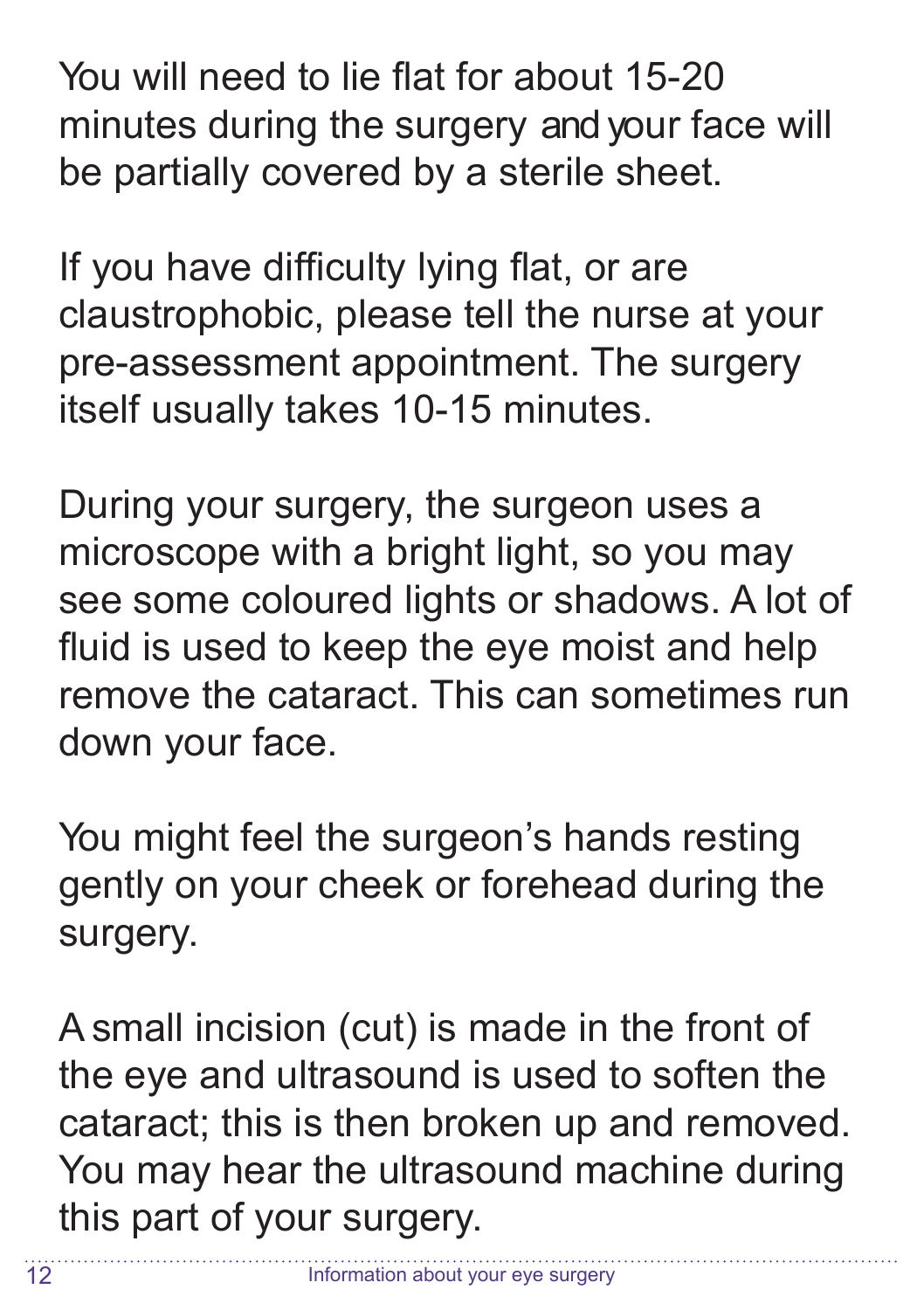There will usually be music playing quietly in the background during your surgery. If you would prefer not to have music, or what is playing is not to your taste, please let the theatre staff know.

Once your cataract has been removed, a clear artificial lens (known as an Intraocular Lens Implant (IOL)) is placed inside the eye. The wound is very small and will normally close without stitches

#### **Risks and benefits of Cataract surgery**

#### **What are the chances of success and risks involved?**

Around 95% of patients have a straightforward operation.

At surgery, we will choose an IOL for you which we hope will correct any long or short-sightedness, leaving you with good uncorrected vision for distance and needing glasses only for close work, such as reading.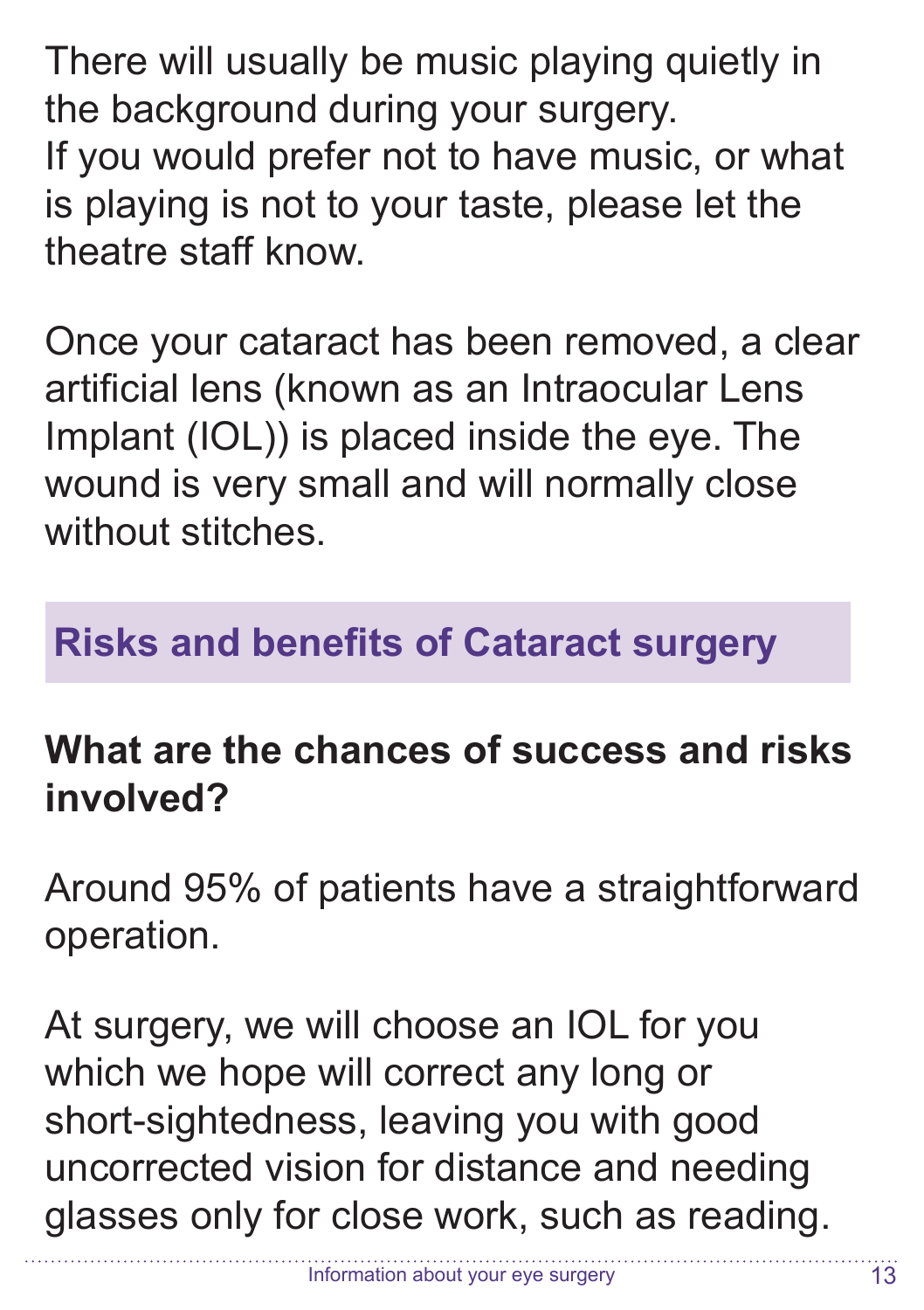If this is not the best option for you, the consultant ophthalmologist will discuss this with you during your consultation.

#### **A note about various types of IOL**

An IOL is designed to replace the natural lens of the eye which has developed a cataract and has had to be removed. Not only will the IOL restore the clarity of your lens, but we have an opportunity to modify to some extent any refractive error you have (long or short sightedness, or astigmatism). The standard IOL used in the NHS is a **Monofocal Spherical IOL**. With this we can aim to correct your vision for distance or near, but not both, and this will not correct any corneal astigmatism. You will therefore need glasses for either distance or near (and in many cases, for both) and will still need glasses to correct any significant pre-existing astigmatism you may have.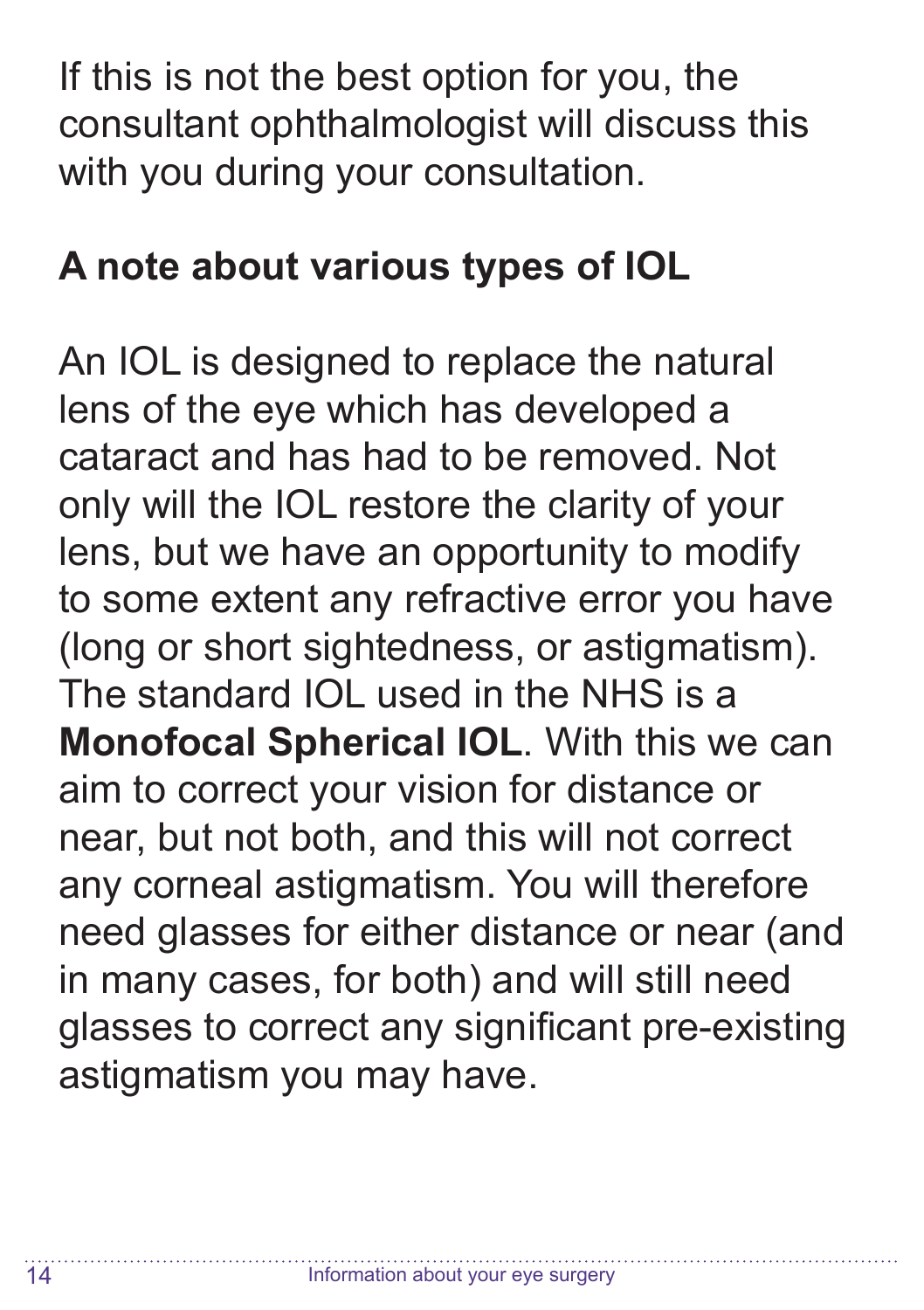There are three types of "special IOLs" available:

- **1. Multifocal IOLs** can enable you to see clearly both at near and distance. Because some patients have significant problems with these lenses and they are expensive, they are not available in the NHS.
- **2. Toric IOLs** can correct corneal astigmatism and may be appropriate for patients who have significant corneal astigmatism and are keen to increase their chances of being "glasses free for distance" after surgery. There is no guarantee that this will be the case. These are available in the NHS.
- **3. Toric multifocals** are a combination of the above. They are not available in the NHS.

At your pre-operative assessment, it will be assumed that, having read this booklet, you are aware of these options and are happy with a standard IOL. It will be up to you to raise the possibility of a Toric IOL if you think that might be an option for you.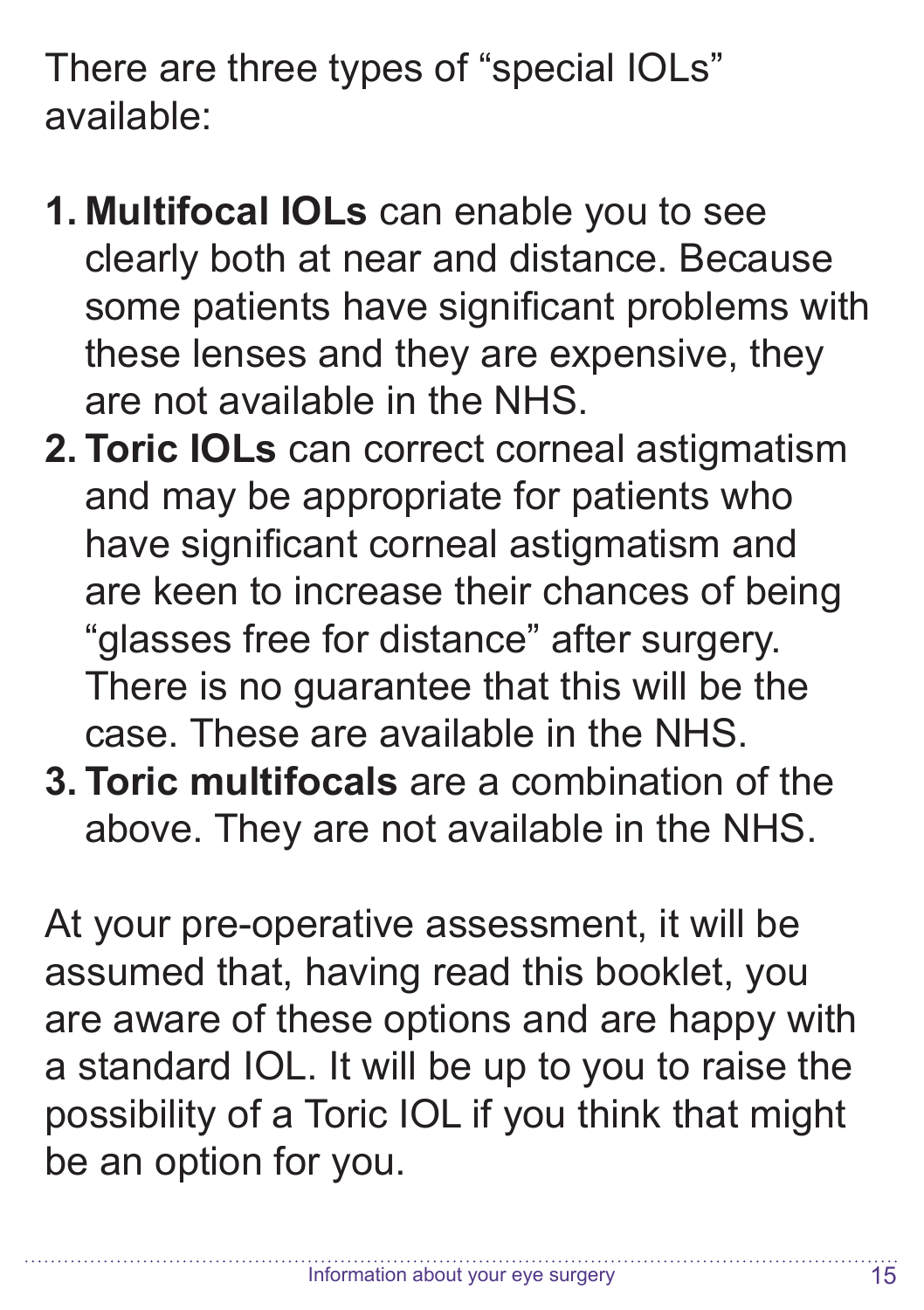Please be aware that a significant number of patients will still need distance glasses to achieve the very best vision required for driving or similar tasks.

1 in 50 patients (2%) will have some complication which may result in a disappointing outcome, which means not as good as we had hoped for.

1 in 100 (1%) will have a more serious complication resulting in a poor outcome (poor vision in the operated eye, meaning you will rely on your other eye).

1 in 1,000 (0.1%) will have a very serious complication (blind eye).

1 in 10,000 (0.01%) will have a devastating complication (loss of the eye).

A small number of patients will have significant pain and discomfort for a few days after surgery. Some people will be at increased risk of particular complications.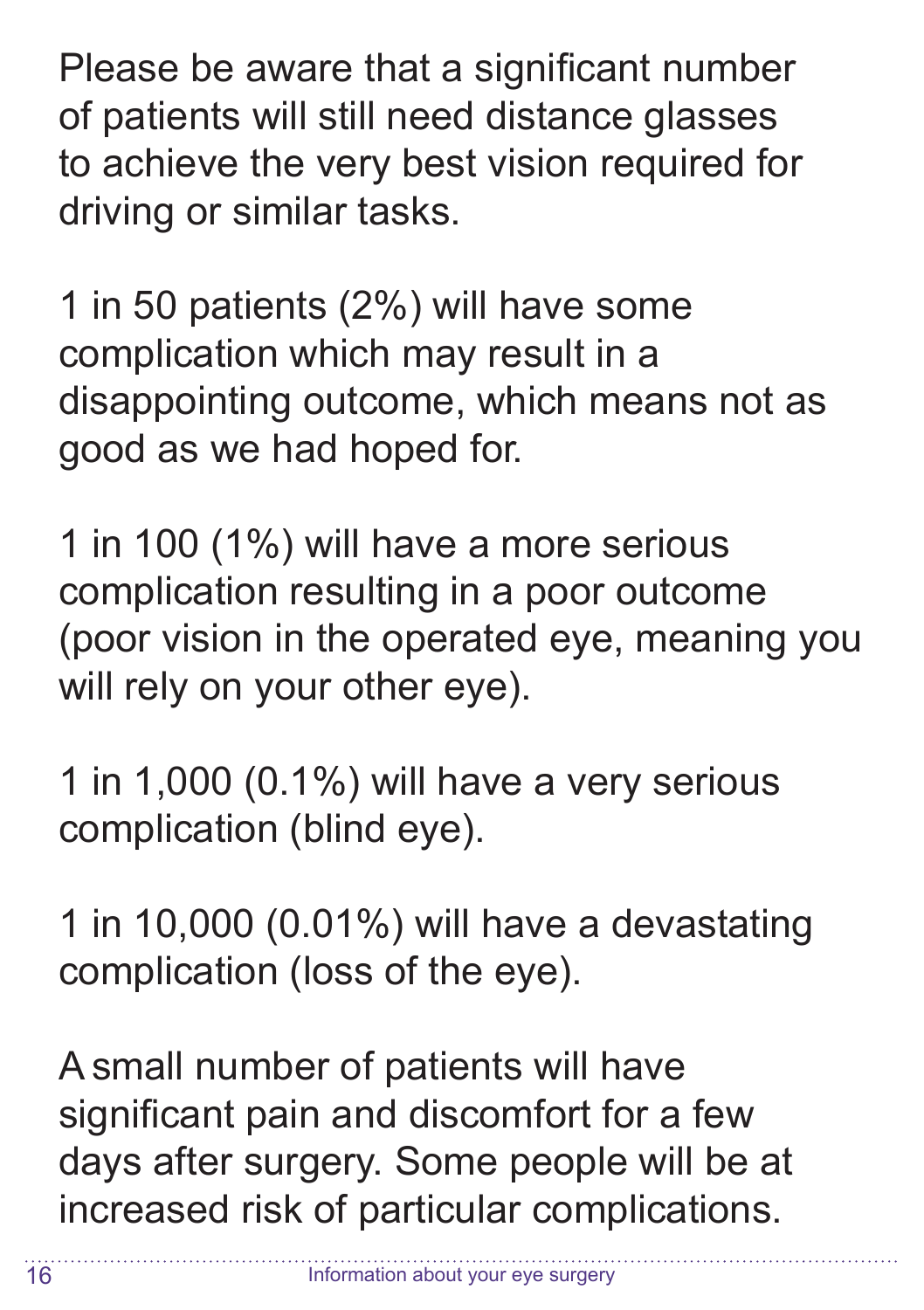If this applies to you, the consultant ophthalmologist will discuss this with you during your consultation.

Details of specific complications can be found later in this information book.

#### **Written consent**

After reading this booklet and having discussed your operation with the Optometrist at your assessment, if you decide you wish to proceed, you will be asked to sign a consent form.

The text of what you will be signing is as follows:

#### **To be completed by the patient**

You should read this form carefully. If there is anything you do not understand, ask the doctor or optometrist for an explanation. If the information is correct and you understand the procedure, you should sign the form.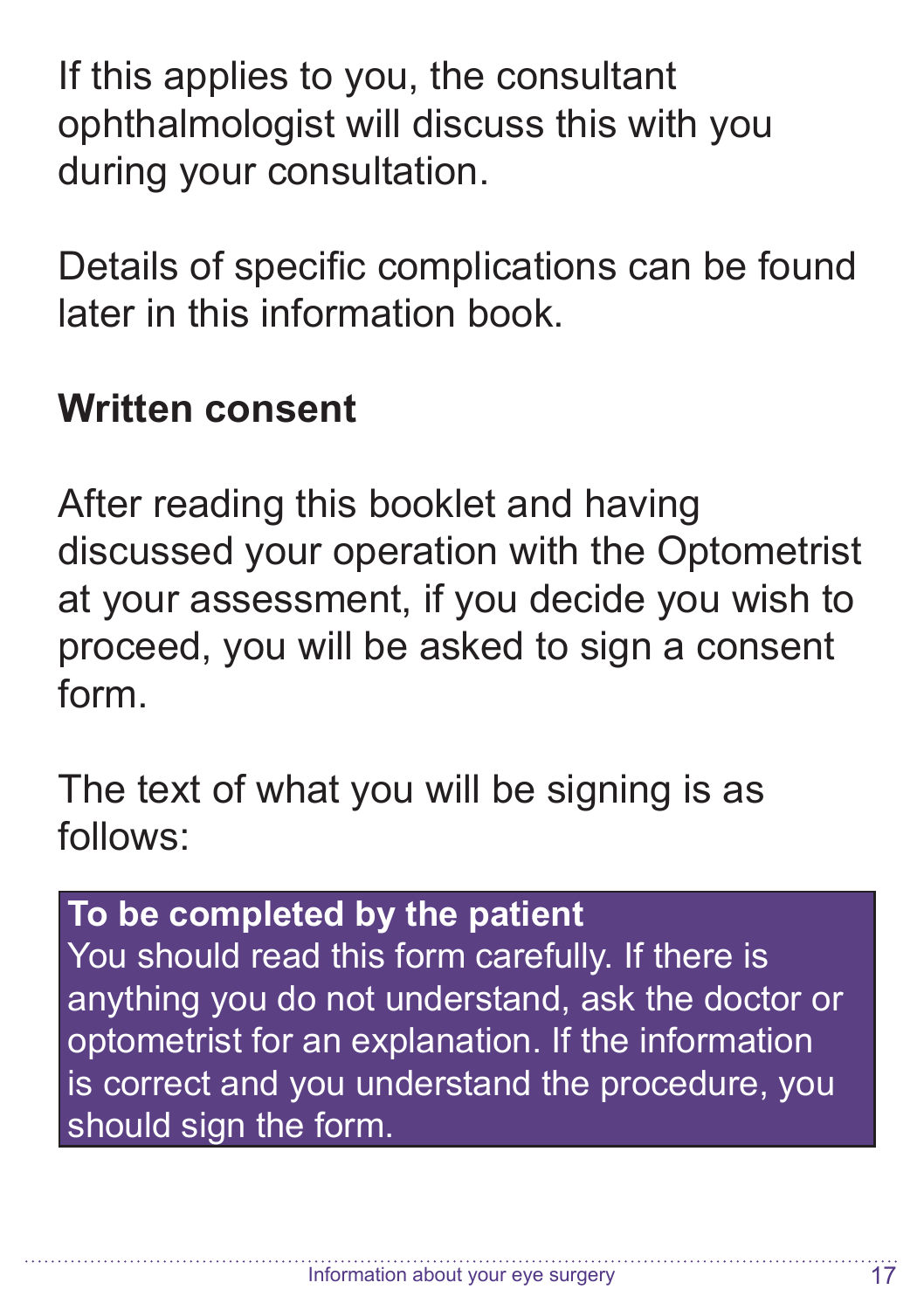| understand | • the nature of the procedure,<br>intended benefits, important risks<br>and appropriate alternatives which<br>has been explained to me by the<br><b>Health Care Professional named</b><br>above on this form.<br>• that the procedure will not be carried<br>out by any particular surgeon.<br>• that any procedure in addition to<br>that named on this form will only<br>be carried out if it is necessary and<br>in my best interests and can be<br>justified for medical reasons.<br>• on rare occasions it may not be<br>possible to either fully remove<br>the cataract and / or insert an<br>intraocular lens implant and so<br>further surgery at a later time may<br>be necessary.<br>• that I can decide at any time that<br>I do not wish to go ahead with<br>surgery. |
|------------|-----------------------------------------------------------------------------------------------------------------------------------------------------------------------------------------------------------------------------------------------------------------------------------------------------------------------------------------------------------------------------------------------------------------------------------------------------------------------------------------------------------------------------------------------------------------------------------------------------------------------------------------------------------------------------------------------------------------------------------------------------------------------------------|
| I agree    | • to undergo the procedure described<br>on this form.<br>to medical photography/video while<br>in theatre and understand that my<br>identity will not be revealed<br>(delete this paragraph if you do not agree).                                                                                                                                                                                                                                                                                                                                                                                                                                                                                                                                                                 |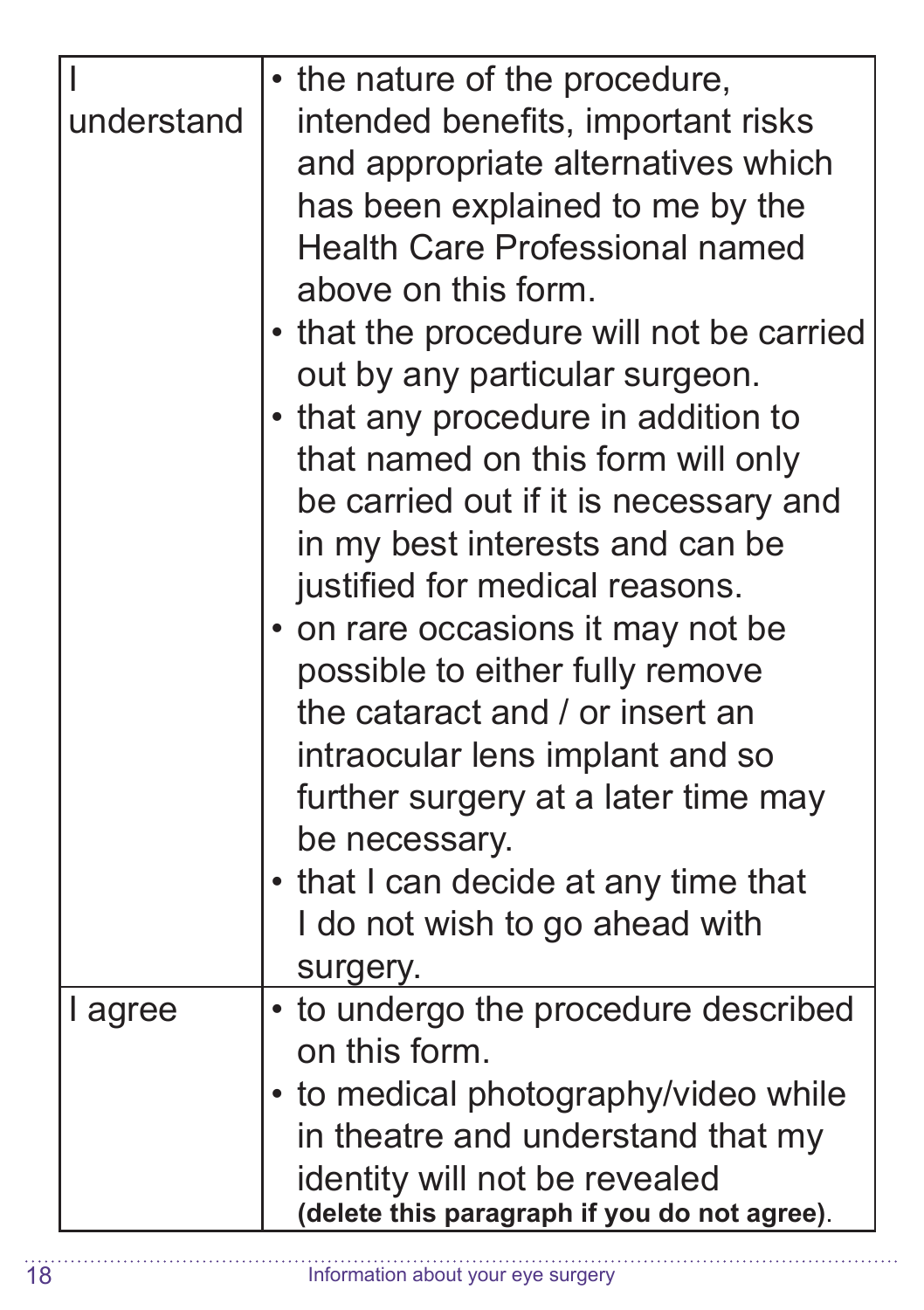#### **Warfarin**

If you take Warfarin, you will need to get your blood tested two to three days before your surgery. If your International Normalised Ratio (INR) is 3.5 or higher, please contact your GP or warfarin clinic to try and get the INR down before your surgery. **Do not stop taking your Warfarin unless your Consultant or GP has told you to do so.**

#### **Contact Lenses**

Remove your contact lenses the day before surgery.

#### **Hospital Admission or other Treatment**

If you have to see your GP regarding any new or worsening condition, or, if you are admitted to hospital at any time after your preassessment appointment, you must phone the Outpatient Department and ask to speak to an eye nurse.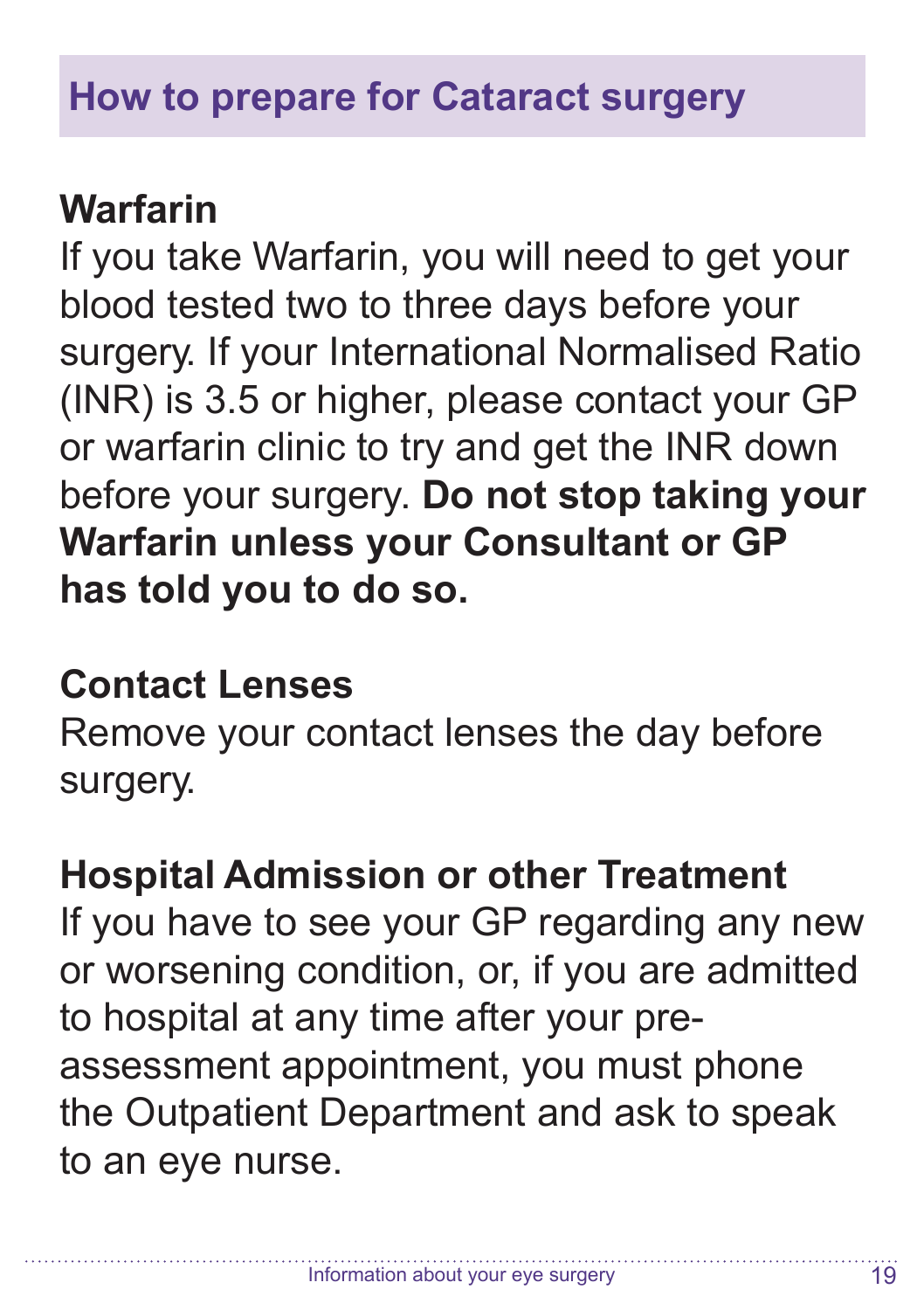Depending on the reason for admission, you may need to have a further assessment.

#### **Failure to contact the eye nurses could result in your surgery being cancelled on the day.**

#### **Why might my cataract surgery be cancelled?**

Your operation might be cancelled if you are not fit for surgery, for example if:

- you have a sticky eye;
- you have an active infection either in your eye or elsewhere;
- your blood pressure is uncontrolled;
- you are a diabetic and your diabetes is poorly controlled; or
- you are on warfarin and your INR is not within a therapeutic range.

If you receive you admission letter for surgery and you are unwell or have any of the above conditions please contact our booking office on 0141 951 5266.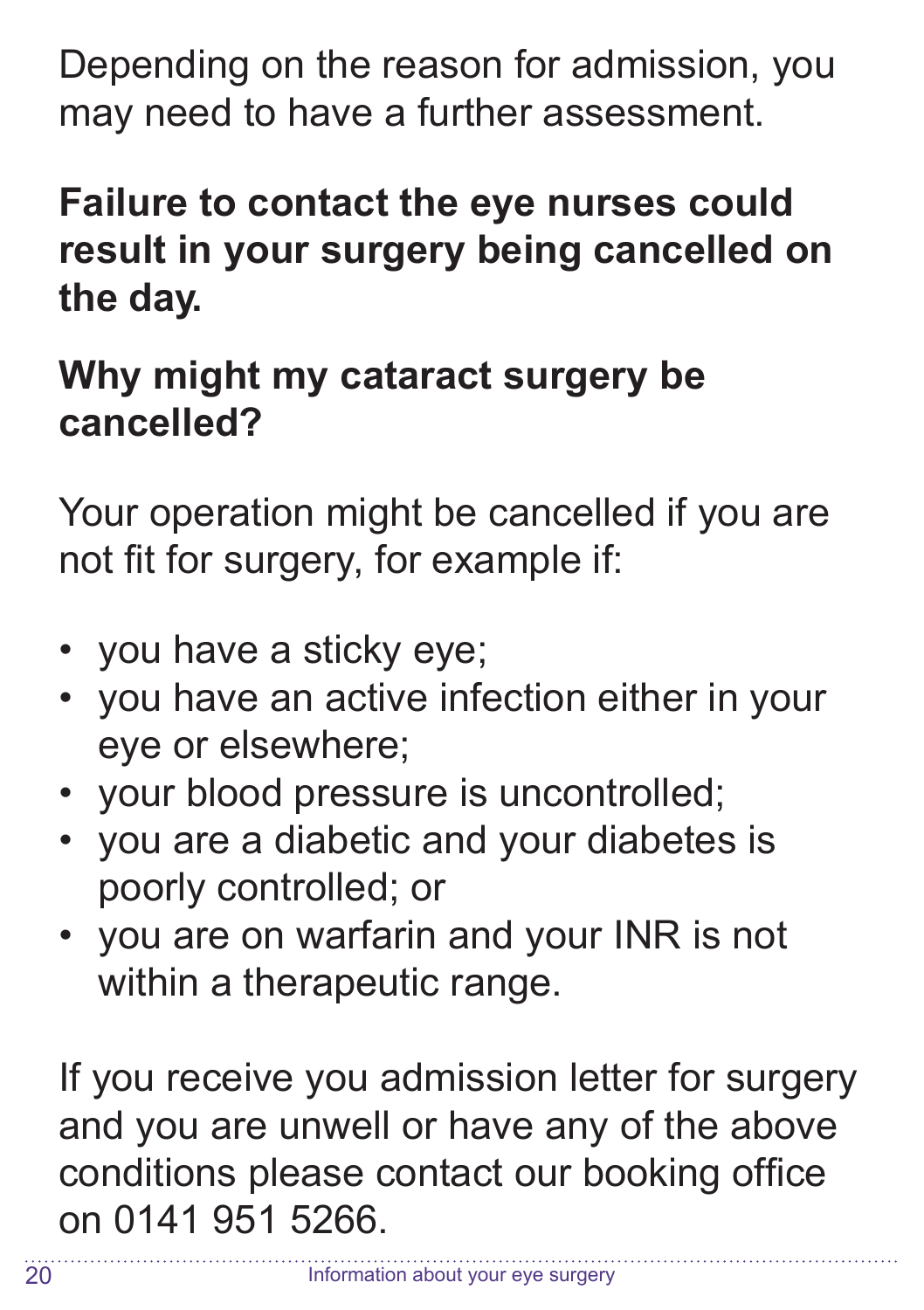#### **Day of surgery**

Please take all your usual medications at the prescribed time; this includes any eye drops that you have been prescribed for other eye conditions.

Before you come into hospital, eat a light breakfast (for a morning appointment) or a light lunch (for an afternoon appointment).

Please remove all make-up and nail polish before you arrive.

Please also let the theatre nursing team know if you have started taking any new medication.

If hospital transport has not been arranged for you, please arrange for a responsible adult to escort you home. **You must not drive yourself home.**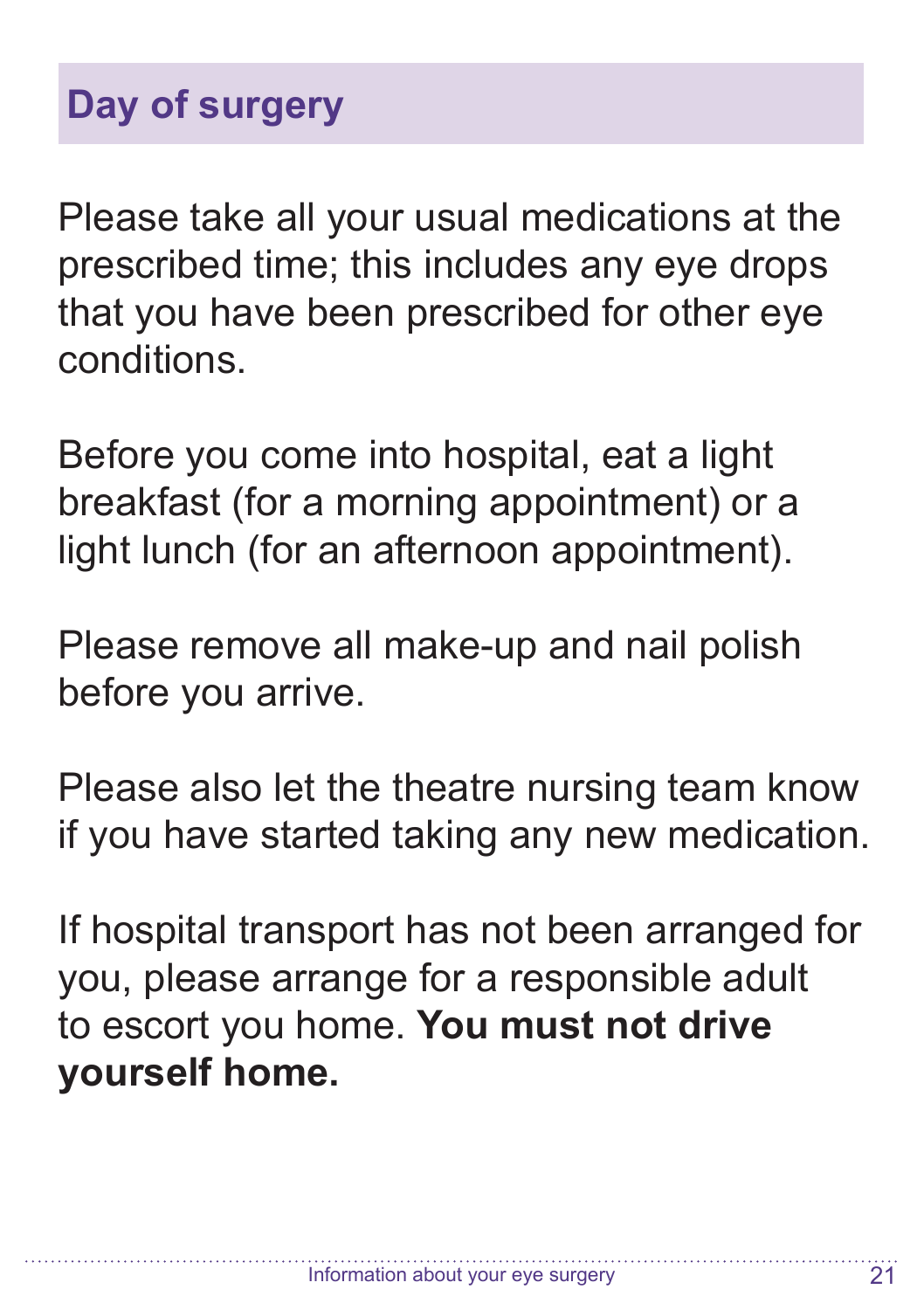You will not need to undress to go to theatre. Please wear loose clean clothes (preferably something with front fastening). Often some water and cleaning fluid can soak into your collar, so avoid wearing anything that could be ruined if this happens.

Please notify us if you have any symptoms (such as fever, rash, breathing difficulties or chest pain) before your procedure, or if there have been any changes in your medical condition since your pre-assessment.

#### **When to come**

You should arrive at the hospital on the date and time provided on your appointment letter. The hospital receptionists will direct you to the cataract surgery area.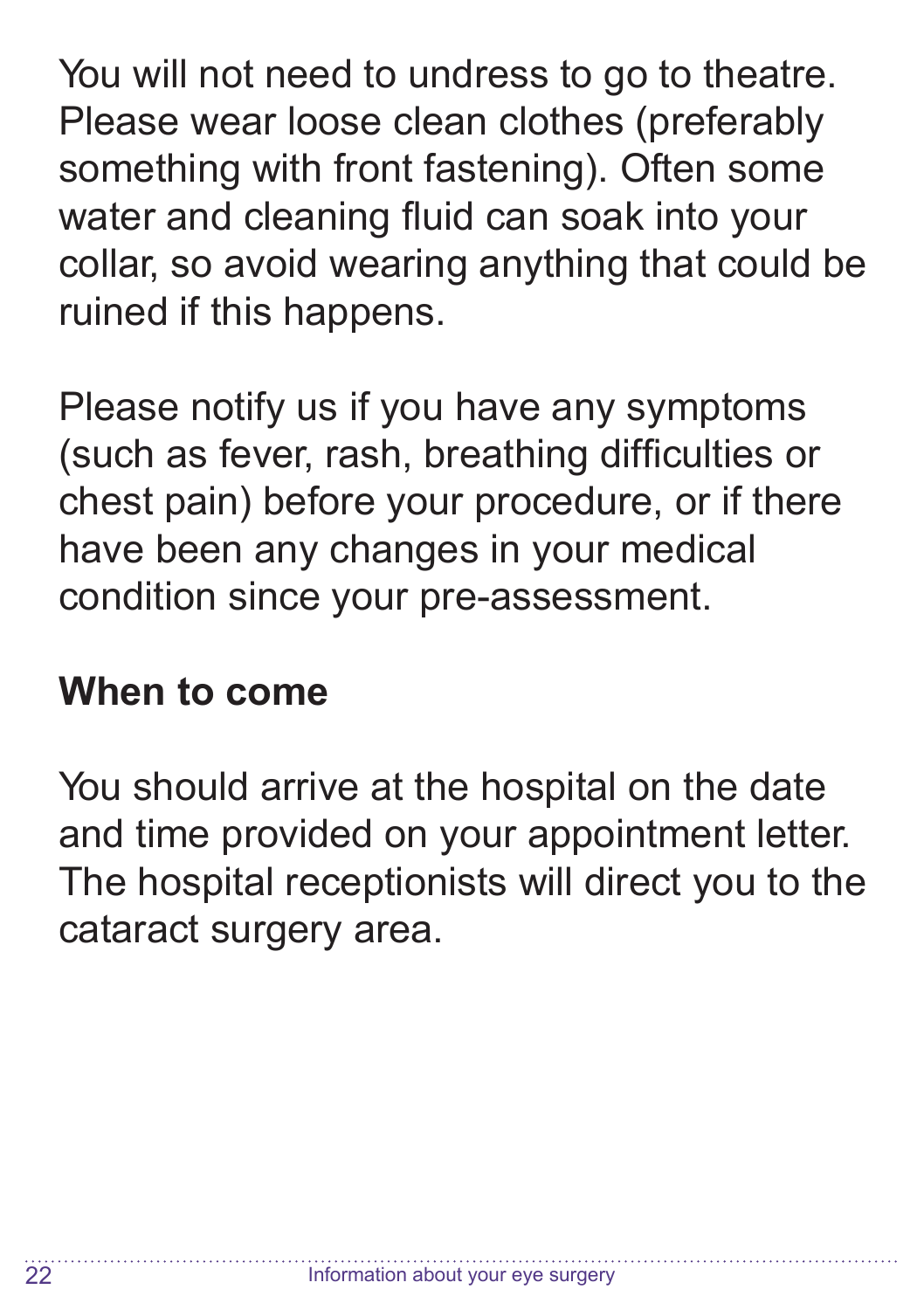## **What to bring**

- Your appointment letter.
- This information leaflet.
- Any prescribed eye drops.
- A note of all your medication.
- All medication you may need to use during your time in the hospital.
- An emergency contact number.
- Someone to escort you home.
- As you will be in for most of the day, you may want to bring something to eat.

#### **What not to bring**

- Toiletries, dressing gown or slippers.
- Valuables or jewellery (except wedding rings).
- Your car (unless your escort is driving you home).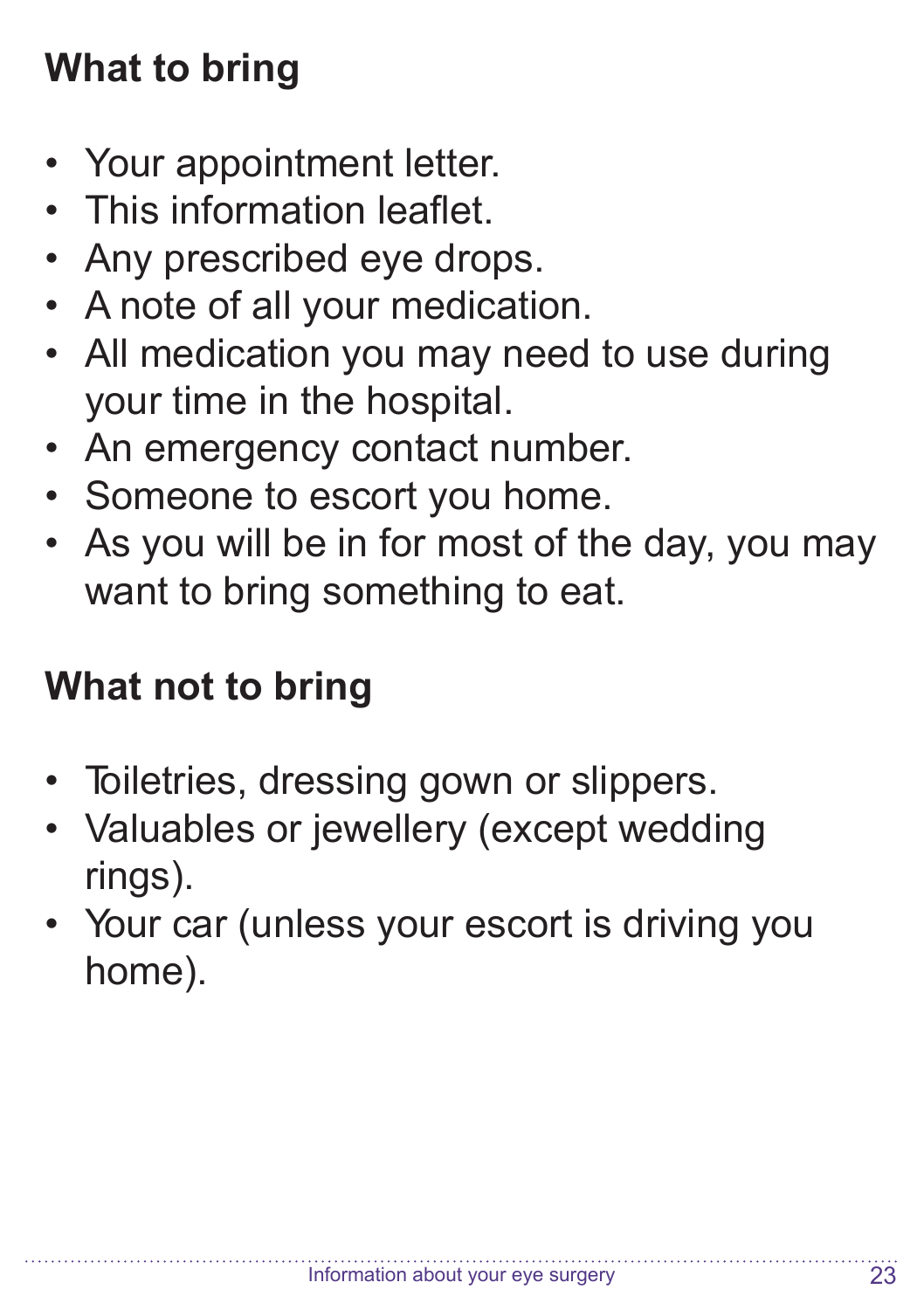#### **Other information**

The receptionist in the cataract surgery area will ask you to complete a registration form.

Your escort will be given an approximate time to come back and collect you.

You will be admitted by a nurse and briefly see the surgeon. This may not be the same consultant ophthalmologist who you saw in the clinic.

The nurse will put eye drops in and place a small pellet under your lower eyelid. This will make your pupil enlarge and allow the surgeon to perform surgery.

You should be prepared to spend half a day in the hospital: the full morning or afternoon, depending on when your appointment is.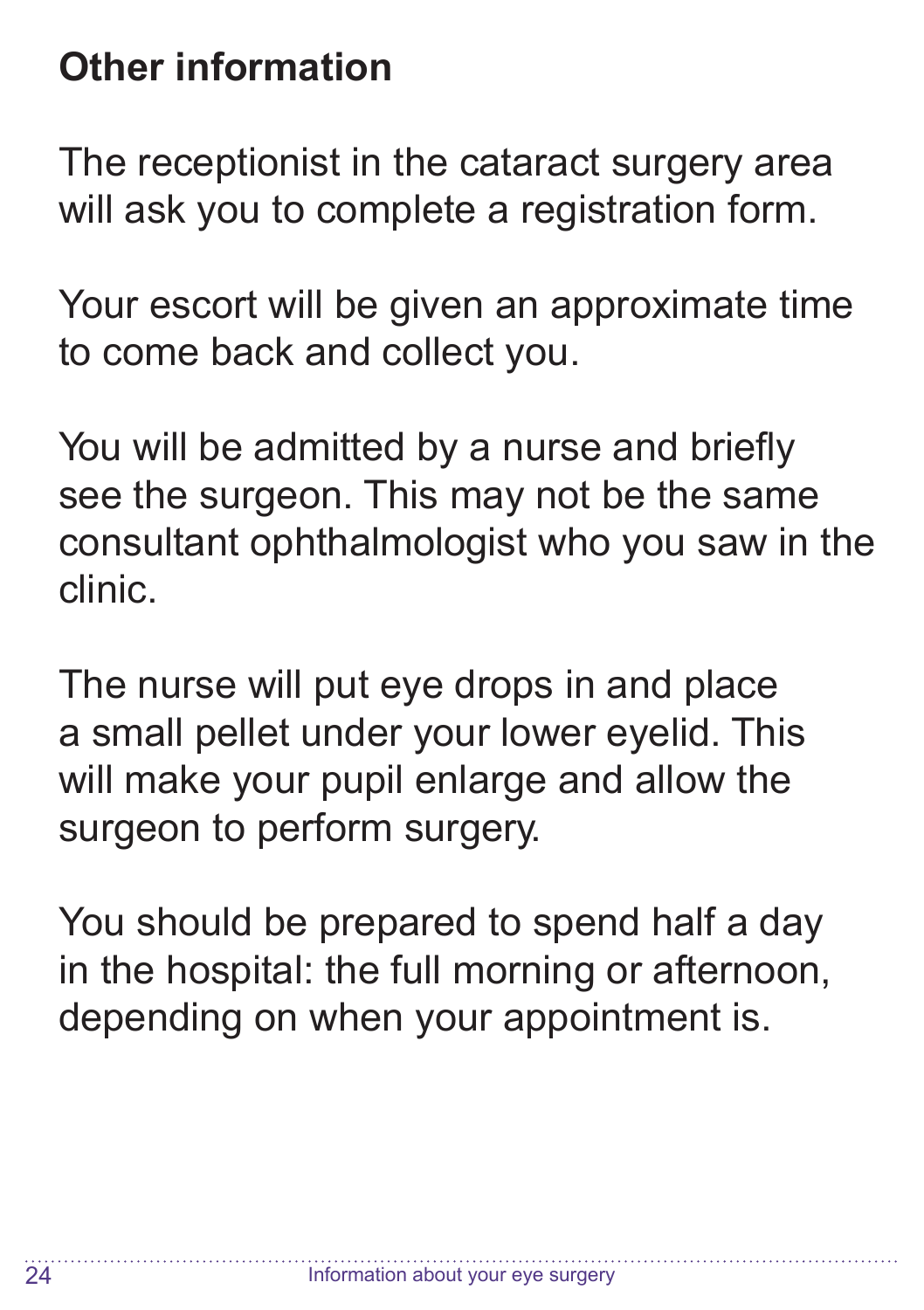#### **After your procedure**

After the procedure you will be given something to drink. Before you go home, you will be given details of your follow-up appointment and emergency contact details.

The nurse will give you eye drops which the surgeon has prescribed and tell you how to use them.

When the nurse is satisfied that you are fit, you will be allowed to go home.

If there are any significant problems during surgery, which might have an effect on your recovery or final result, the surgeon will discuss this with you before you leave. If you have a relative present, you might want them to be present during this discussion.

You should rest on the evening of the surgery. Take your usual medications and any that you have been given by the nurse.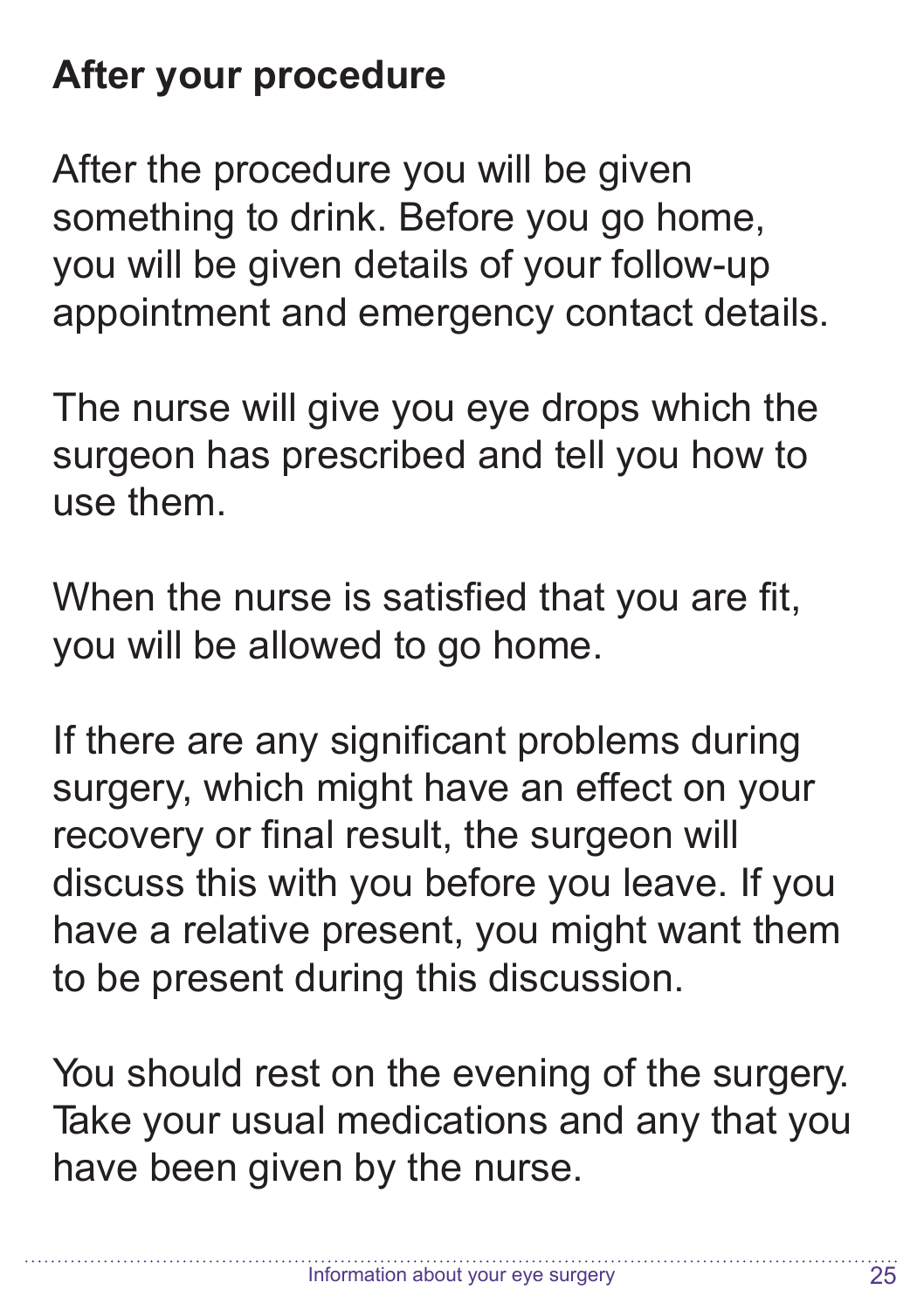#### **How will my eye feel after the operation?**

Please do not rub your eye.

As the anaesthetic wears off, there can be a dull ache or a sharp pain in and around your eye. Your eye may also be a bit red and watery, and your vision may be very blurred.

You may want to use pain relieving tablets when you get home.

It is normal to have itchy, sticky eyelids and mild discomfort for a few days.

You may have a slight feeling of grittiness for several weeks, occasionally even months.

Your eye will be covered with a clear plastic shield when you leave hospital (there are situations where a shield is not appropriate).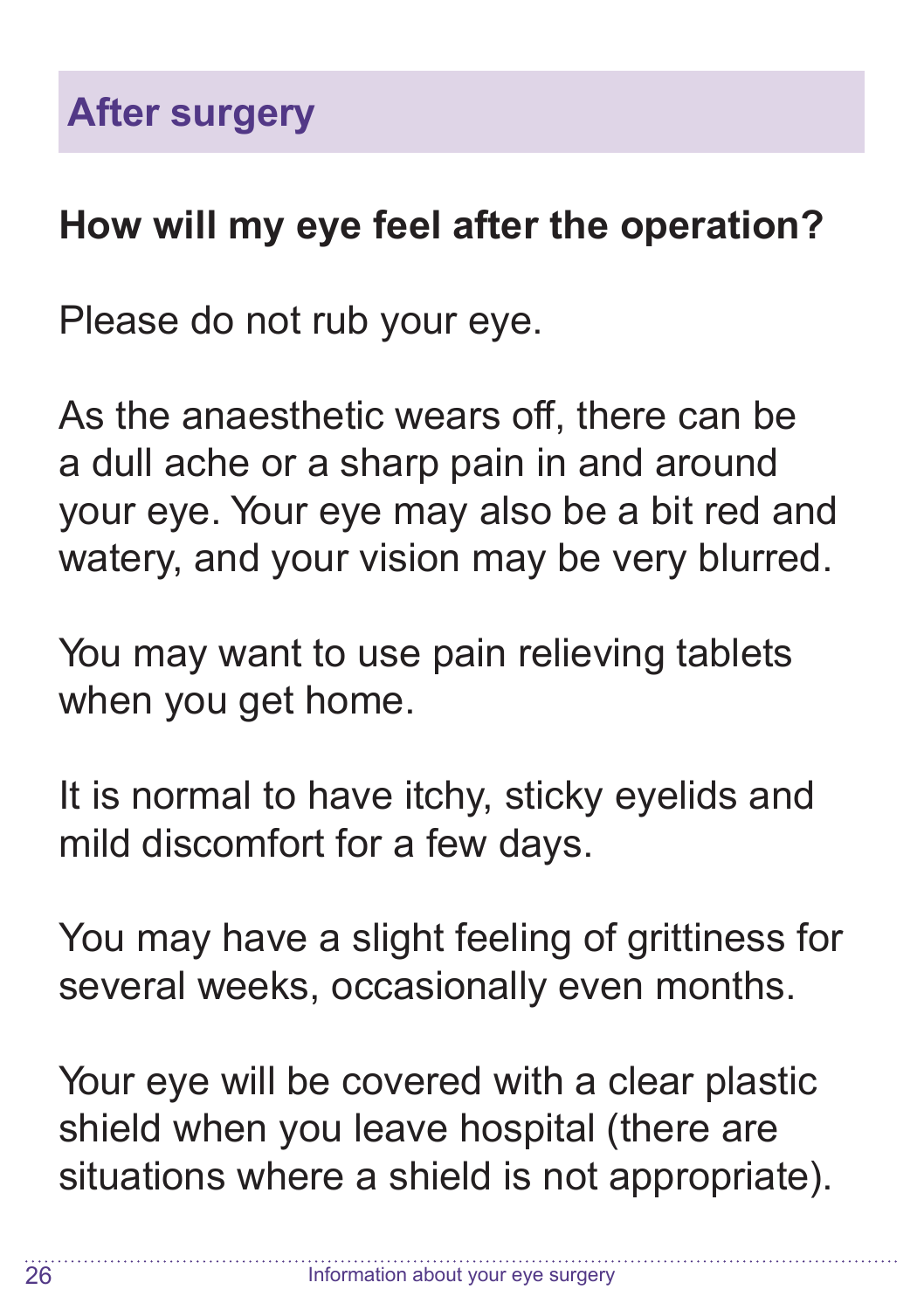We usually recommend leaving the shield undisturbed overnight. However, if you prefer, you can remove it any time after getting home, particularly if your surgery was in the morning. You should use this shield overnight for the first few nights if you find it comfortable.

Your eye usually settles over two to four weeks after the operation, although this may take slightly longer for some patients.

### **What should I do the day after my surgery?**

Wash your hands before and after touching your eye. Remove the shield. If your eyelids are sticky, bathe them with cool boiled water and cotton wool.

Put your eye drops in as instructed. Details of what drops to use, and when to use them, can be found on the back cover of this booklet.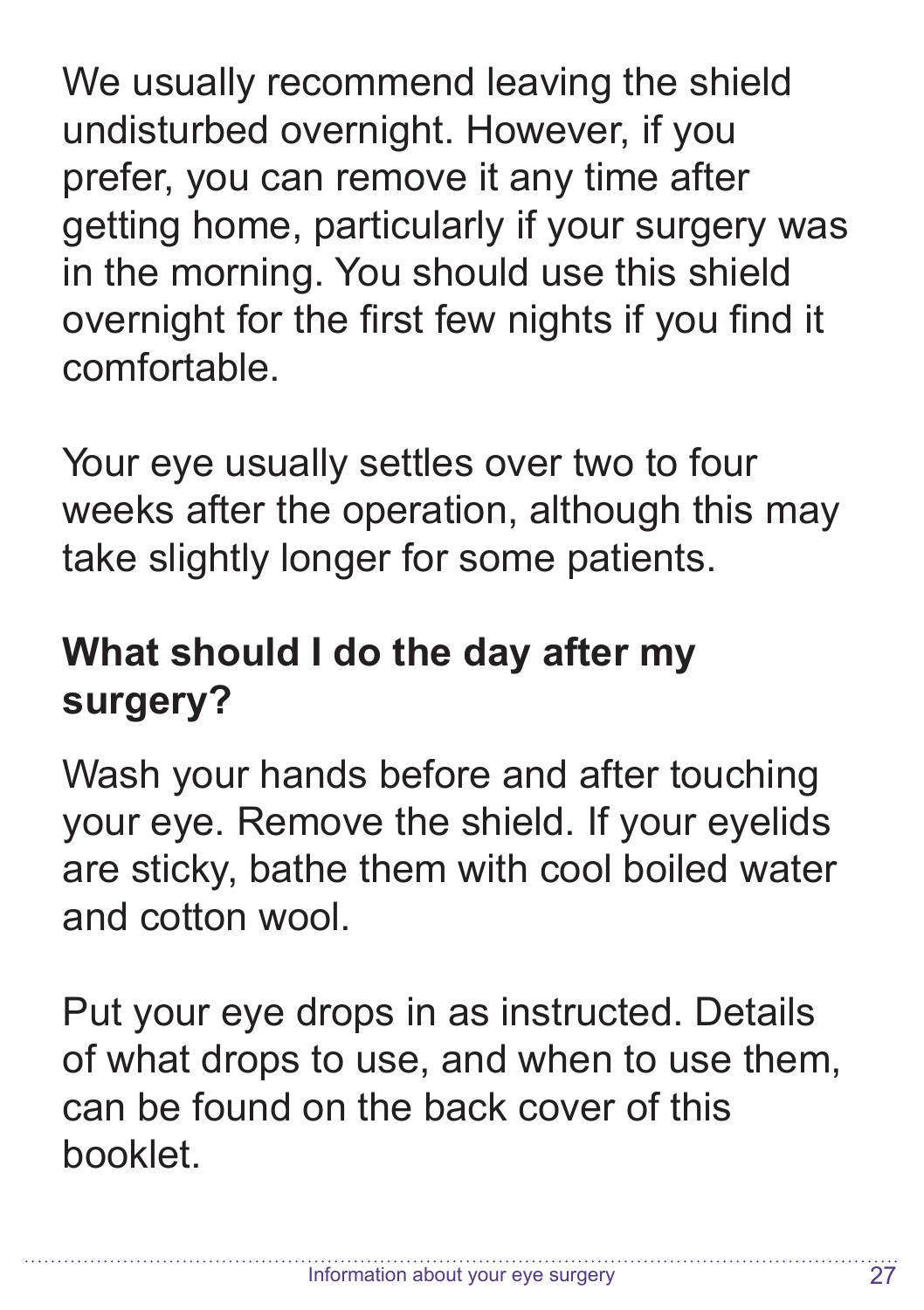#### **Will my vision be normal?**

The vast majority of patients have improved vision following surgery.

Remember each person will recover at a different rate. It is usually several weeks before optimal vision is achieved.

Your surgeon will have spoken to you prior to surgery and discussed any special problems.

You will do no harm to your eye by using your old glasses, or no glasses if you find that easier.A pair of "off the shelf" reading glasses can be helpful while you are waiting to see your optometrist.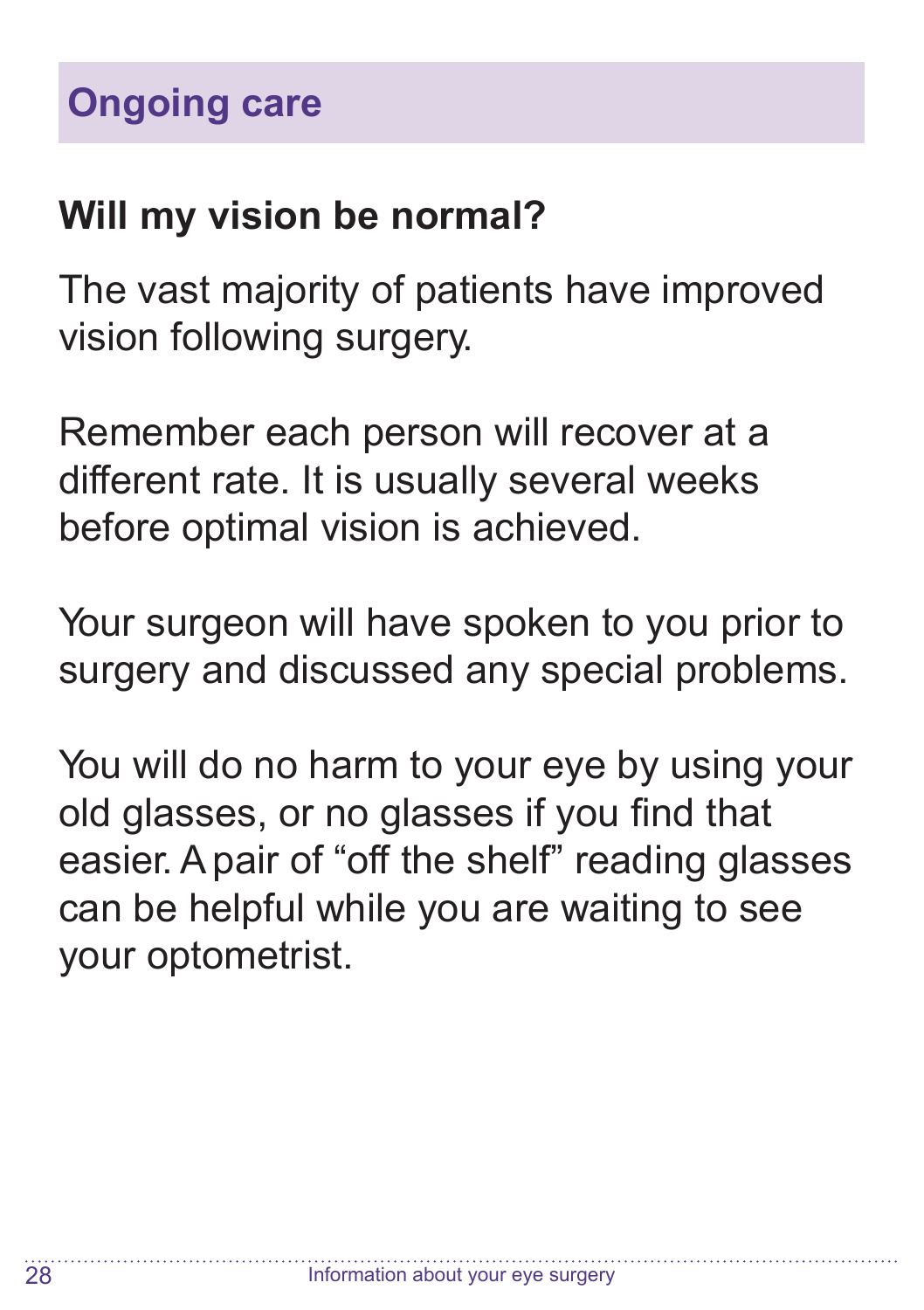#### **Will I be able to read straight away?**

You will need to be tested for new glasses after surgery. You should visit your Optometrist (Optician) four to six weeks after your surgery.

**It is very important that you attend your optometrist even if you feel you are seeing well and do not feel the need to change your glasses.** The optometrist will carry out a very important post operative examination,without which serious problems might go undetected.

#### **When can I drive?**

You should be able to drive if you can meet the legal standards set by the Driver and Vehicle Licensing Agency (DVLA).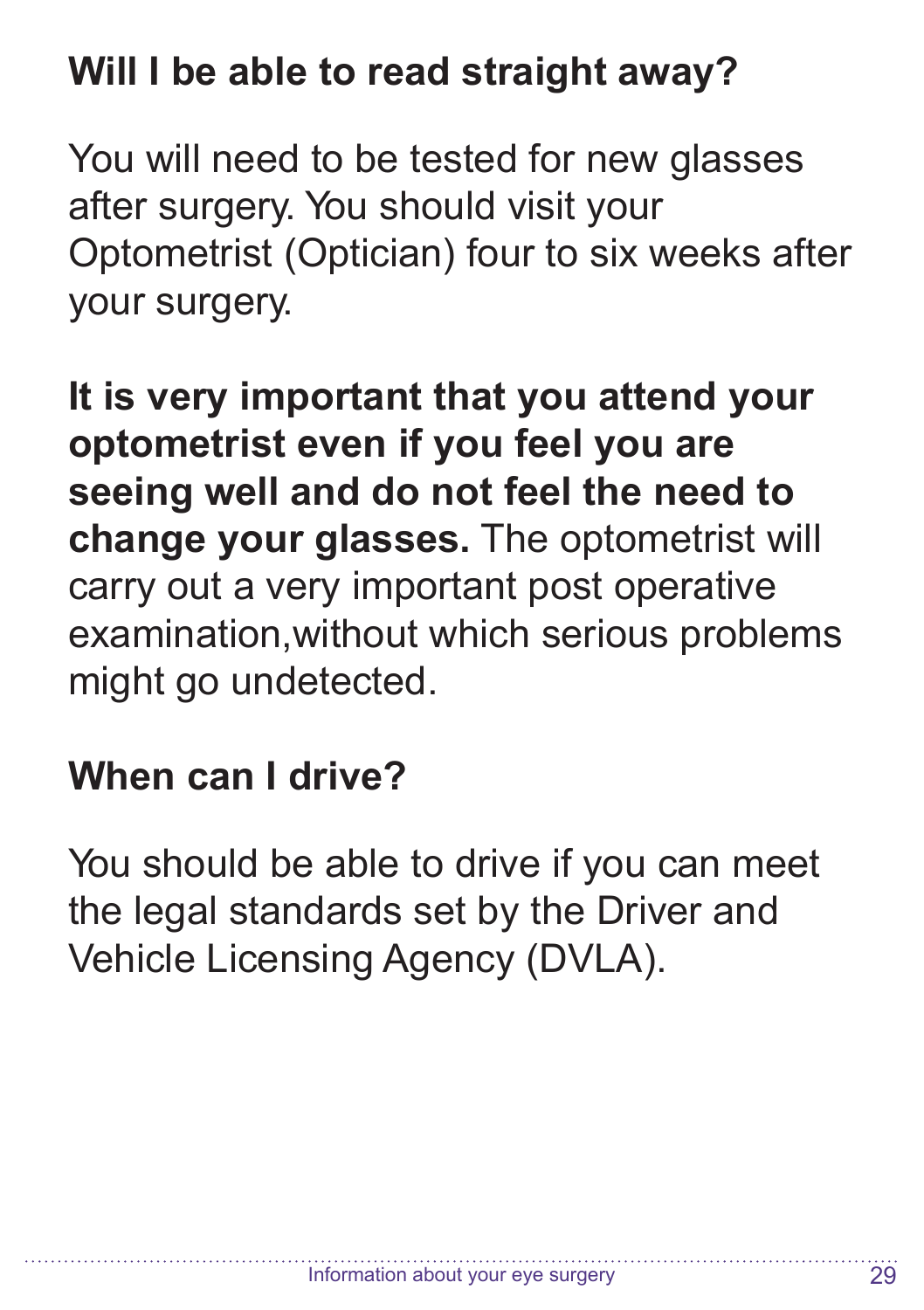#### **When can I fly?**

There is nothing to prevent you flying following cataract surgery. However, we do advise against travelling abroad, particularly to anywhere it might be difficult to get access to high quality eye care, for a month or so after surgery.

#### **When can I go back to work?**

We normally recommend two weeks off work for most jobs. If your job involves particularly strenuous and/or dirty work, a phased return may be best. If you are keen to get back to work as soon as possible, discuss this with the optometrist or surgeon at your pre-operative assessment or on the day of surgery.

The nurse who discharges you will give you a Med 3 certificate ("fit note") for your employer.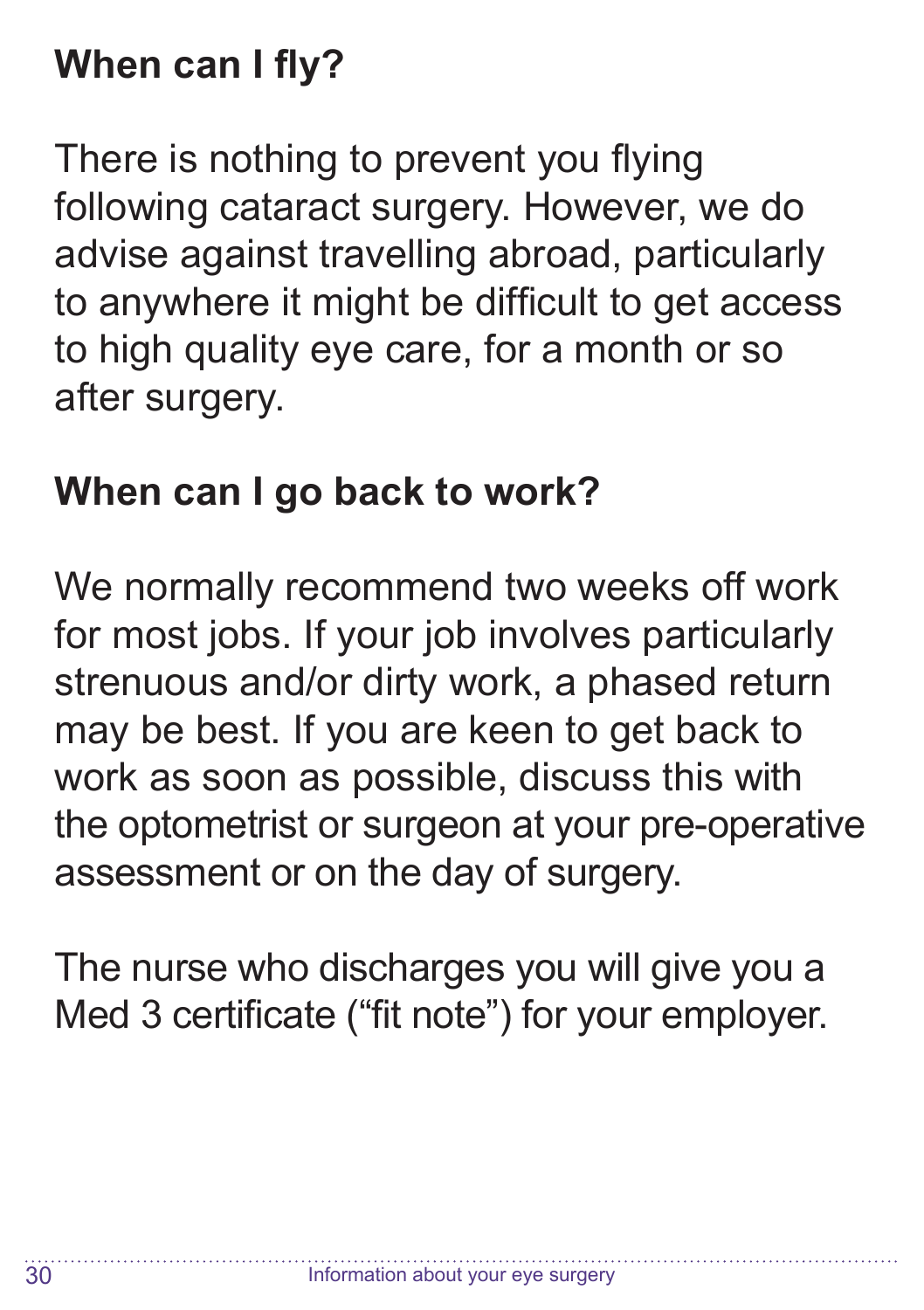#### **What about my other eye?**

If a provisional plan for cataract surgery on your second eye was made at your initial assessment, this will be discussed again at your post-operative check, which will take place either at your own optometrist or at the Eye Clinic.

#### **What to do – and not do – after your cataract surgery**

You can carry on with most daily activities after your surgery, but must avoid:

- rubbing your eye (as you could disturb the wound, which will need time to heal);
- strenuous activities like sports, swimming, heavy gardening or heavy housework (for two to four weeks); and
- wearing eye make-up (for one week).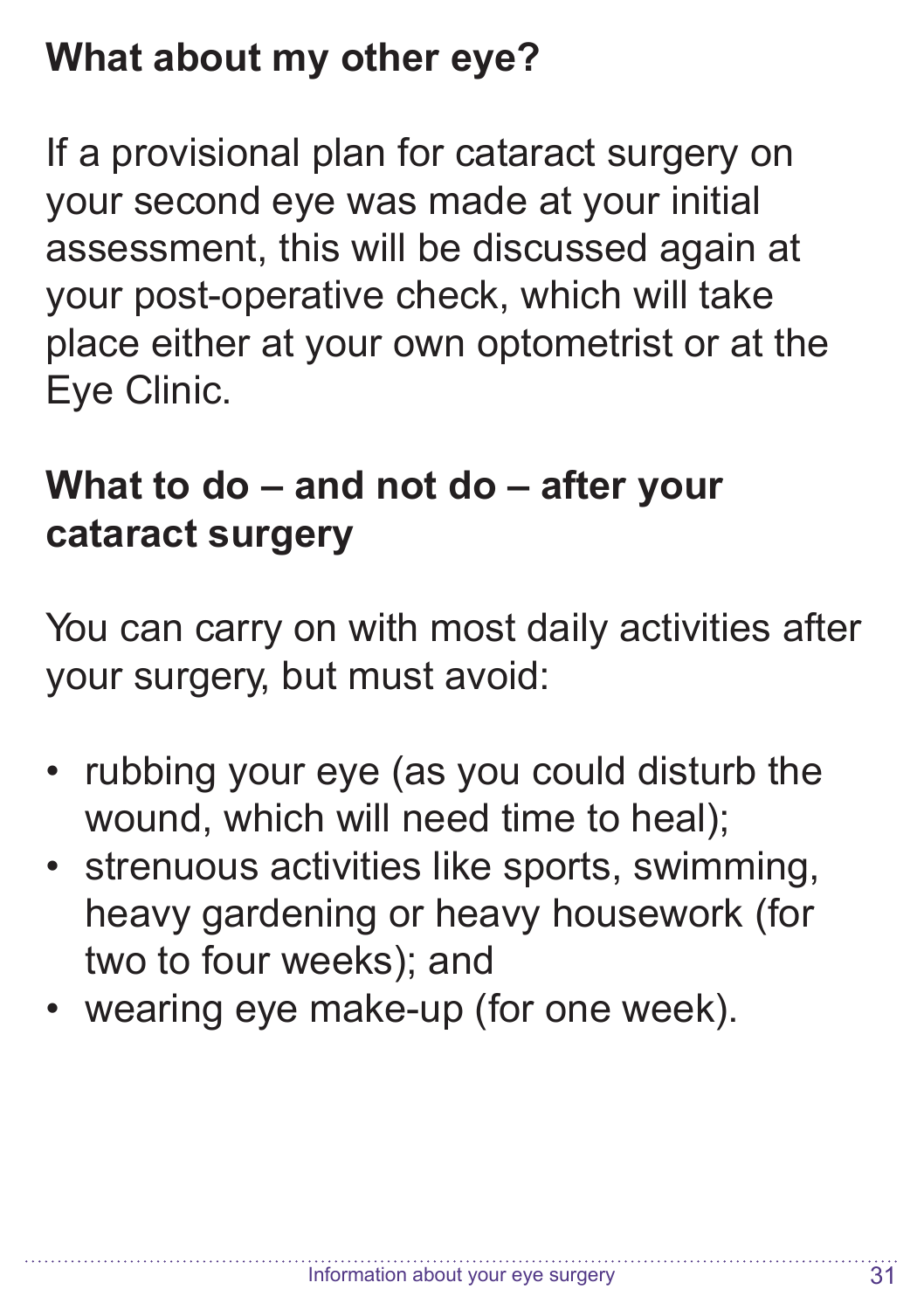Cataract surgery is generally very successful. There are a few things that you should look out for after the surgery:

- Pain or headache in and around the eye which is not relieved by simple painkillers like Paracetamol or gets worse over time.
- Increasing blurriness, flashing lights, or loss of vision in the operated eye.
- Thick green or yellow discharge coming from the eye.
- Nausea and/or vomiting.

**If you develop any of these symptoms, you need to be seen urgently. Please telephone the eye nurses (Monday to Friday 8.30am – 5.30pm).**

If you have a problem outwith these times you should phone the following numbers.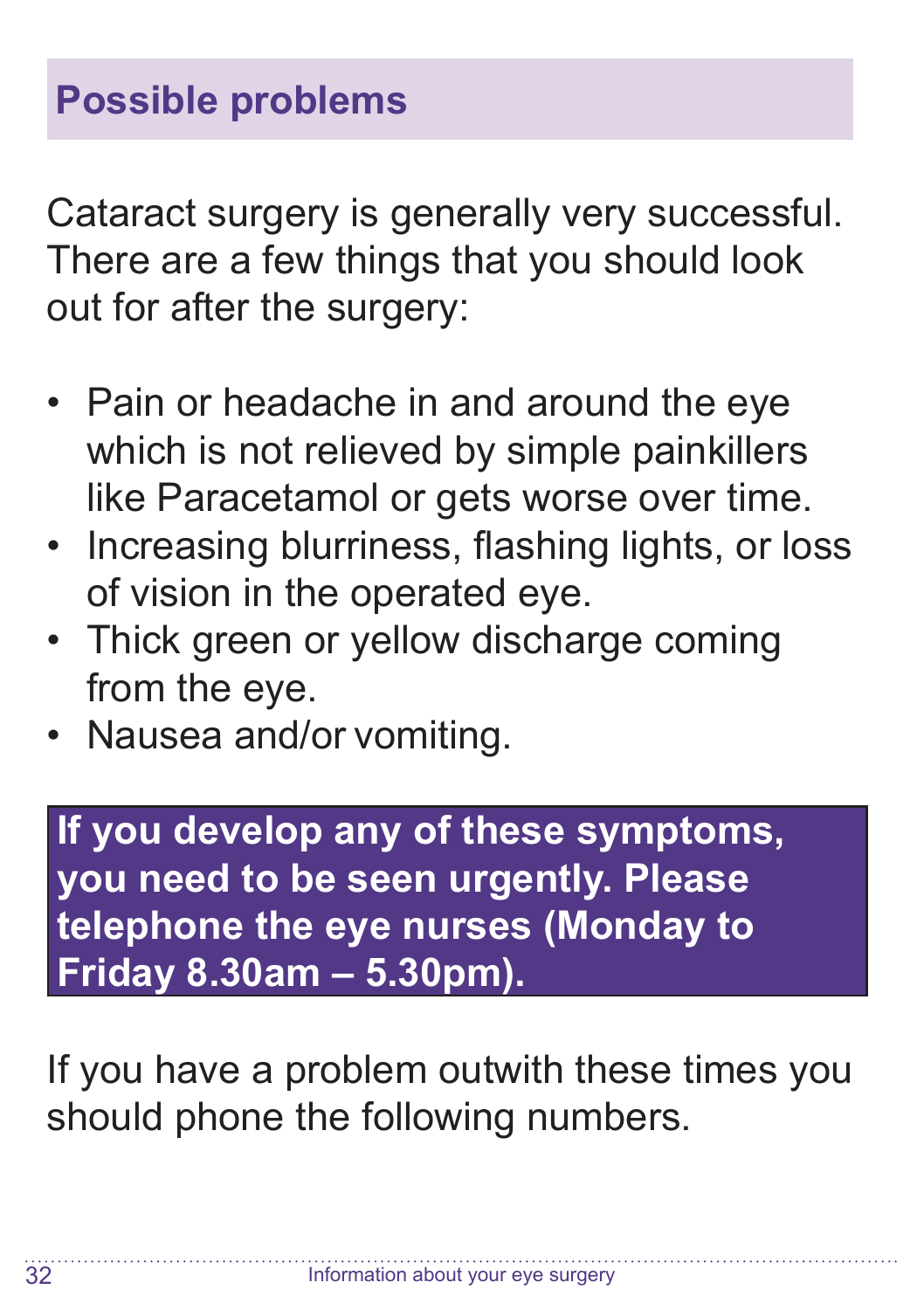| <b>Greater Glasow</b>       | 0141 211 3238               |  |  |
|-----------------------------|-----------------------------|--|--|
| & Clyde                     | (Eye ward 1C)               |  |  |
| Forth Valley                | 01324 566 000               |  |  |
|                             | ask to be put               |  |  |
|                             | through to the on-call      |  |  |
|                             | Ophthalmologist             |  |  |
| <b>Ayrshire &amp; Arran</b> | 01292 610 555               |  |  |
|                             | ask to be put               |  |  |
|                             | through to the on-call      |  |  |
|                             | Ophthalmologist             |  |  |
| Lothian                     | 0131 536 1172 (Ward E2)     |  |  |
| Grampian                    | 01224 552 011               |  |  |
|                             | ask to be put               |  |  |
|                             | through to the on-call      |  |  |
|                             | Ophthalmologist             |  |  |
| Lanarkshire                 | 01355 584 700               |  |  |
|                             | Nurse in charge -           |  |  |
|                             | <b>Emergency department</b> |  |  |

**Please only phone these in a true emergency which cannot wait until the next day or Monday if it's the weekend.** If you are concerned about anything else related to your surgery, again contact the eye nurses.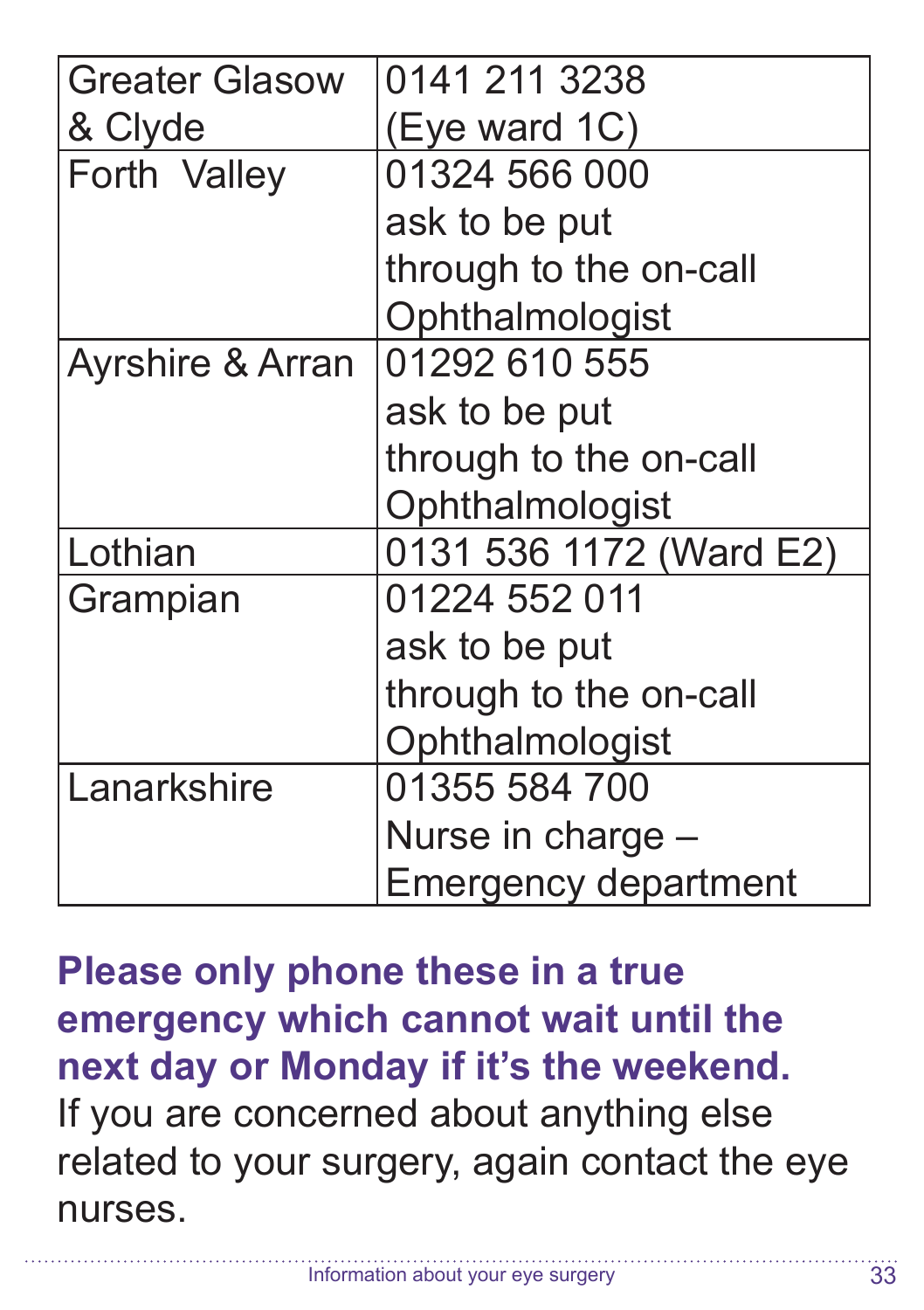# **Useful information**

#### **Specific Complications**

| <b>Complication</b>                     | <b>How</b><br>common? | <b>Comments</b>                                                                                                                                                                                                         |
|-----------------------------------------|-----------------------|-------------------------------------------------------------------------------------------------------------------------------------------------------------------------------------------------------------------------|
| <b>Cystoid Macular</b><br><b>Oedema</b> | 1 in 50<br>patients   | The cause of<br>this is uncertain.<br>Inflammation<br>causes a swelling<br>at the back of<br>the eye. In the<br>majority of cases,<br>the effect on<br>vision is mild<br>and completely<br>resolves in a few<br>months. |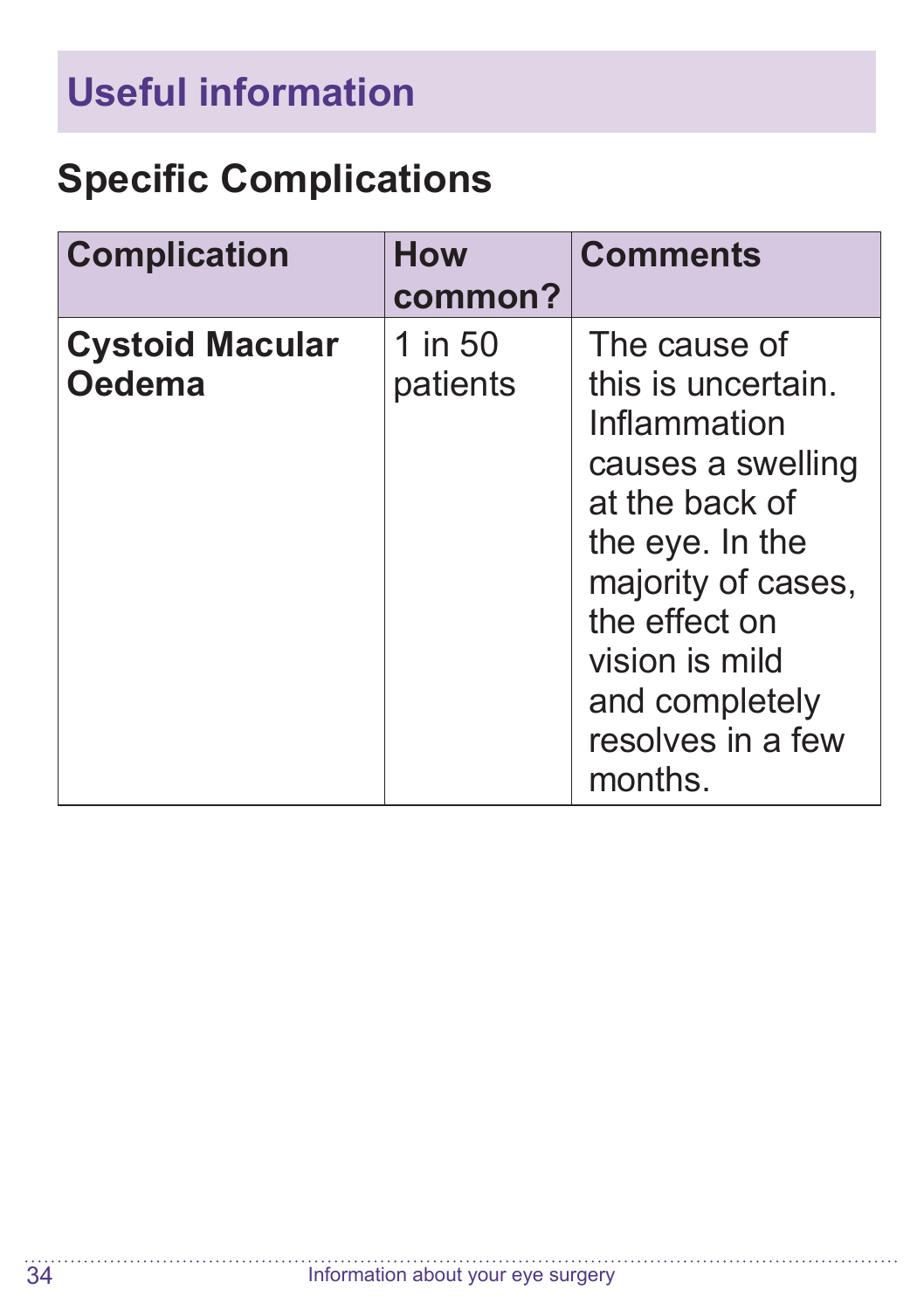| <b>Complication</b>                                                                                                                                                                                                                                                                        | <b>How</b><br>common? | <b>Comments</b>                                                                                                                                                                                                                                                                                                                                          |
|--------------------------------------------------------------------------------------------------------------------------------------------------------------------------------------------------------------------------------------------------------------------------------------------|-----------------------|----------------------------------------------------------------------------------------------------------------------------------------------------------------------------------------------------------------------------------------------------------------------------------------------------------------------------------------------------------|
| <b>Posterior Capsule</b><br><b>Rupture</b><br>(a tear in the<br>capsule of the lens<br>which can make<br>complete removal<br>of the lens and<br>insertion of an IOL<br>difficult and on very<br>rare occasions<br>impossible. In that<br>event, a second<br>operation may be<br>required). | 1 in 100<br>patients  | Occurs during<br>surgery. Most<br>patients make<br>an excellent<br>recovery,<br>although vision<br>may take a<br>bit longer to<br>recover. Some<br>pain in the first<br>24 to 48 hours<br>should be<br>expected after<br>surgery. This<br>complication<br>increases the<br>risk of cystoid<br>macular<br>oedema, retinal<br>detachment and<br>infection. |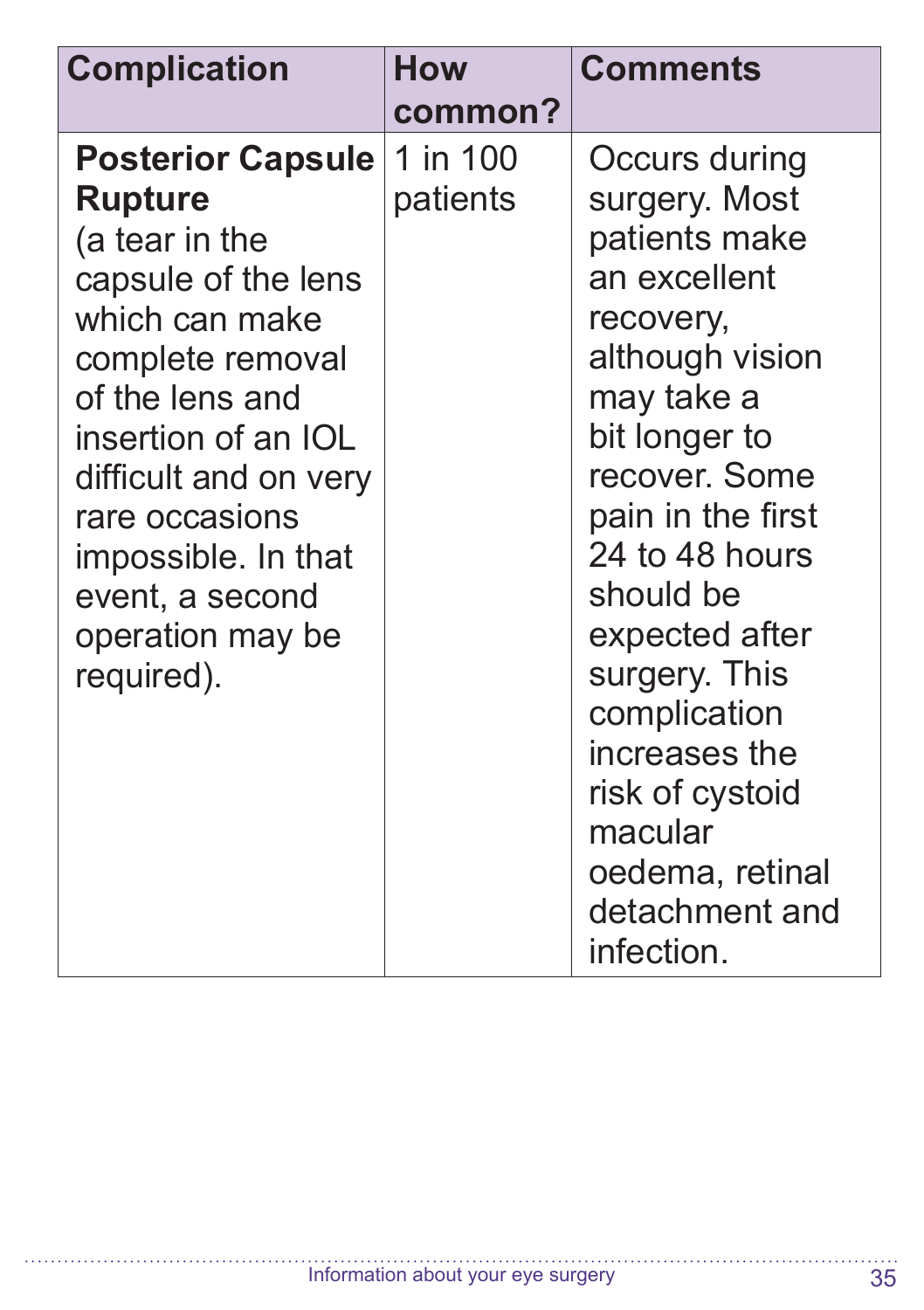| <b>Complication</b>                                    | How<br>common?       | <b>Comments</b>                                                                                                                                                                                                                                                        |
|--------------------------------------------------------|----------------------|------------------------------------------------------------------------------------------------------------------------------------------------------------------------------------------------------------------------------------------------------------------------|
| <b>Corneal Abrasion</b>                                | 1 in 100<br>patients | Caused by fluids<br>or instruments<br>touching the<br>surface of the eye<br>during surgery.<br>Can cause<br>considerable pain<br>immediately after<br>the operation but<br>usually settles<br>within 24 hours<br>or so without<br>treatment other<br>than painkillers. |
| <b>Early post</b><br>operative rise in<br>eye pressure | 1 in 100<br>patients | This usually<br>occurs within the<br>first 12-24 hours<br>of surgery. If<br>severe (causing<br>severe headache,<br>nausea and<br>vomiting) you<br>may have to<br>attend hospital<br>promptly to have<br>the pressure<br>lowered.                                       |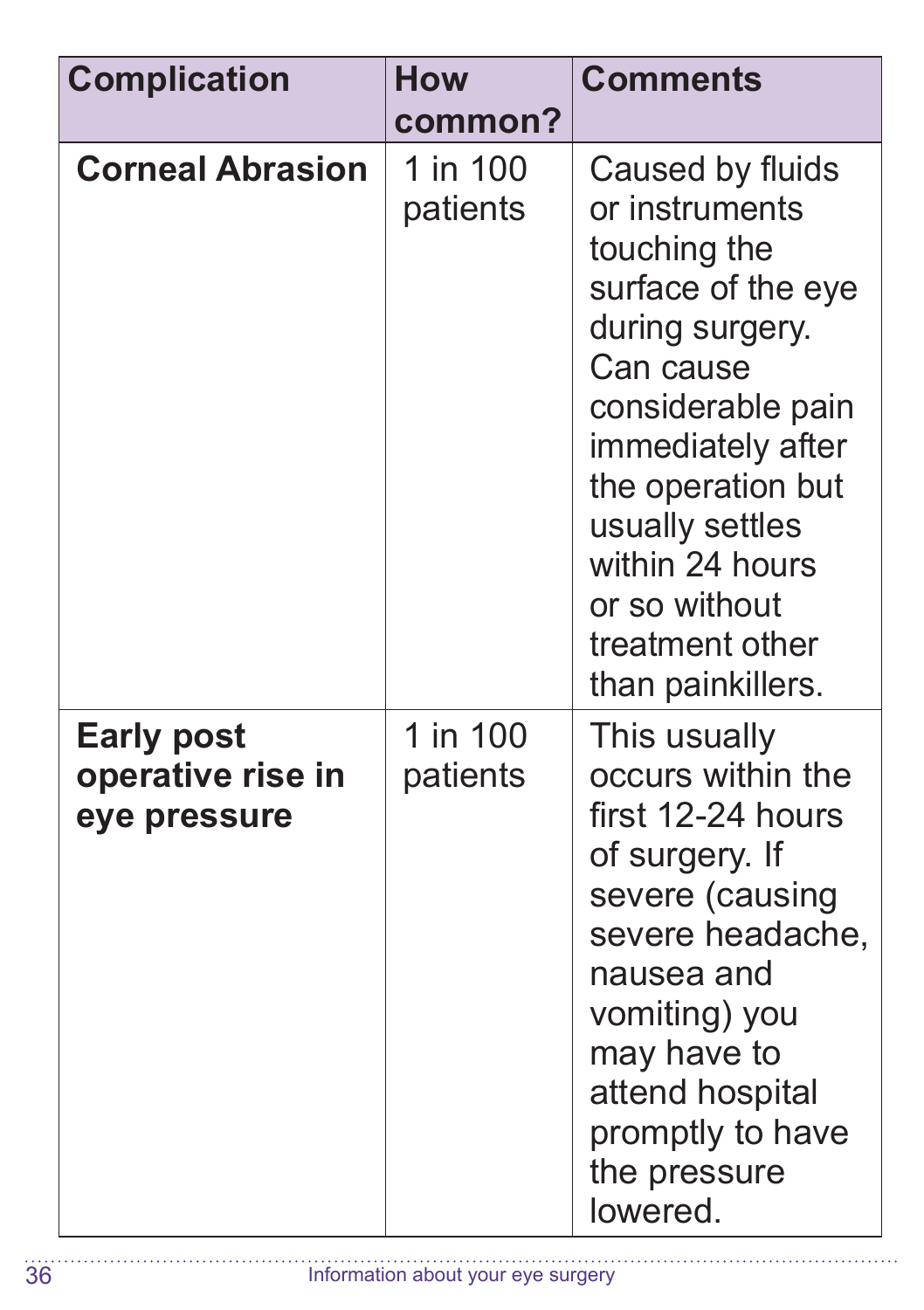| <b>Complication</b>                 | <b>How</b><br>common? | <b>Comments</b>                                                                                                                                                                                                                                                                           |
|-------------------------------------|-----------------------|-------------------------------------------------------------------------------------------------------------------------------------------------------------------------------------------------------------------------------------------------------------------------------------------|
| <b>Refractive</b><br>surprise       | 1 in 100<br>patients  | We take<br>measurements<br>of your eye<br>from which<br>we calculate<br>the strength of<br>intraocular lens to<br>insert. This is not<br>an exact science<br>and there can<br>be a significant<br>difference<br>between your<br>actual final<br>refraction and<br>what we planned<br>for. |
| <b>Retinal</b><br><b>Detachment</b> | 1 in 300<br>patients  | More likely in<br>people who<br>are very short-<br>sighted. Requires<br>further urgent<br>surgery; the<br>majority will retain<br>useful vision.                                                                                                                                          |

. . . . . . . . . . . . . . . .

a da da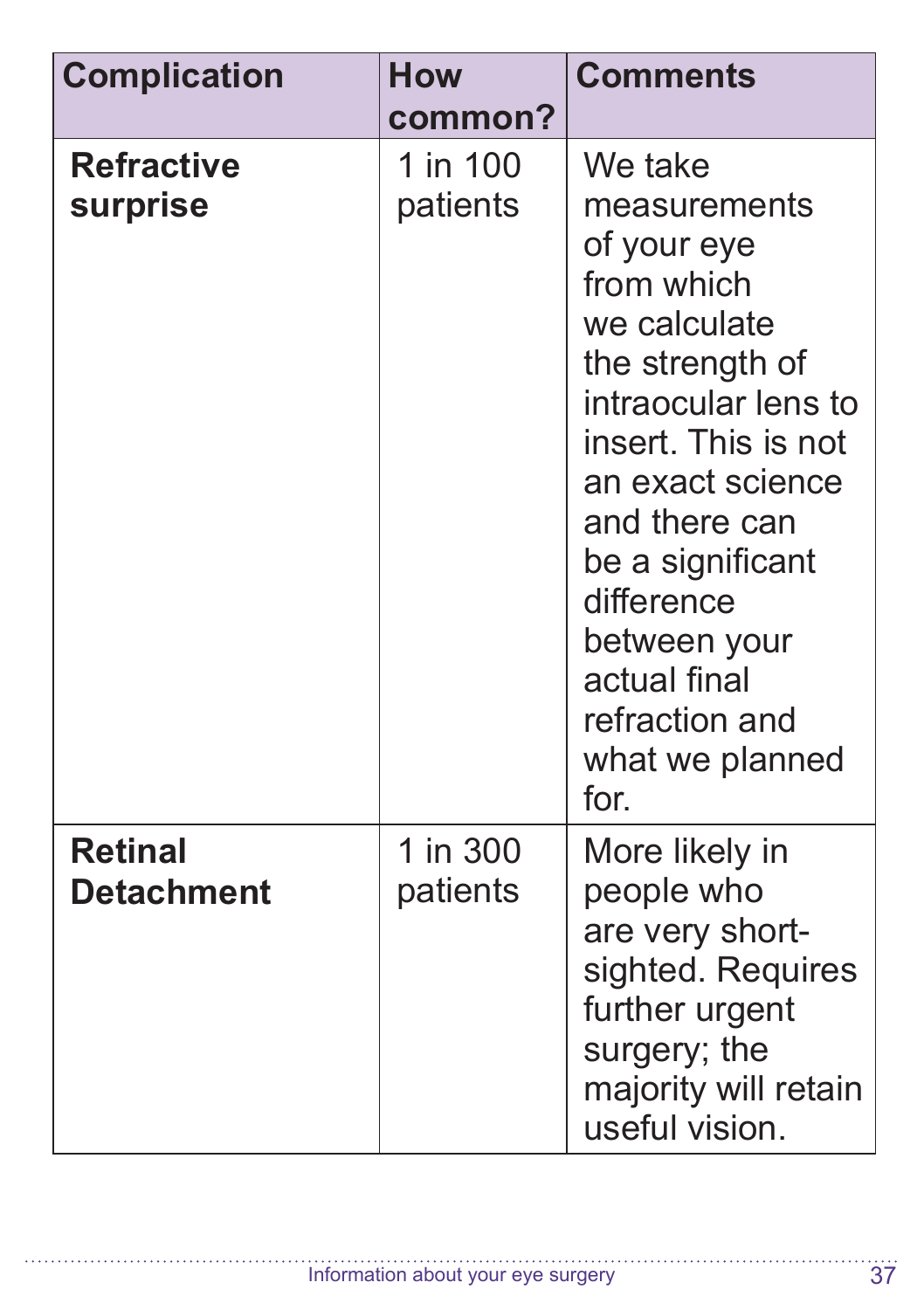| <b>Complication</b>                        | <b>How</b>           | <b>Comments</b>                                                                                                                                                                                                                                                                                |
|--------------------------------------------|----------------------|------------------------------------------------------------------------------------------------------------------------------------------------------------------------------------------------------------------------------------------------------------------------------------------------|
|                                            | common?              |                                                                                                                                                                                                                                                                                                |
| <b>Persistent</b><br><b>Corneal Oedema</b> | 1 in 300<br>patients | More common<br>in very elderly<br>patients, if there<br>is an underlying<br>corneal disease<br>or if the cataract<br>is very hard. A<br>mild degree of<br>corneal oedema<br>is common<br>but usually<br>clears quickly.<br>If permanent,<br>corneal<br>transplantation<br>may be<br>necessary. |

a a a a a a  $\overline{\phantom{a}}$ 

. . . . . . . . .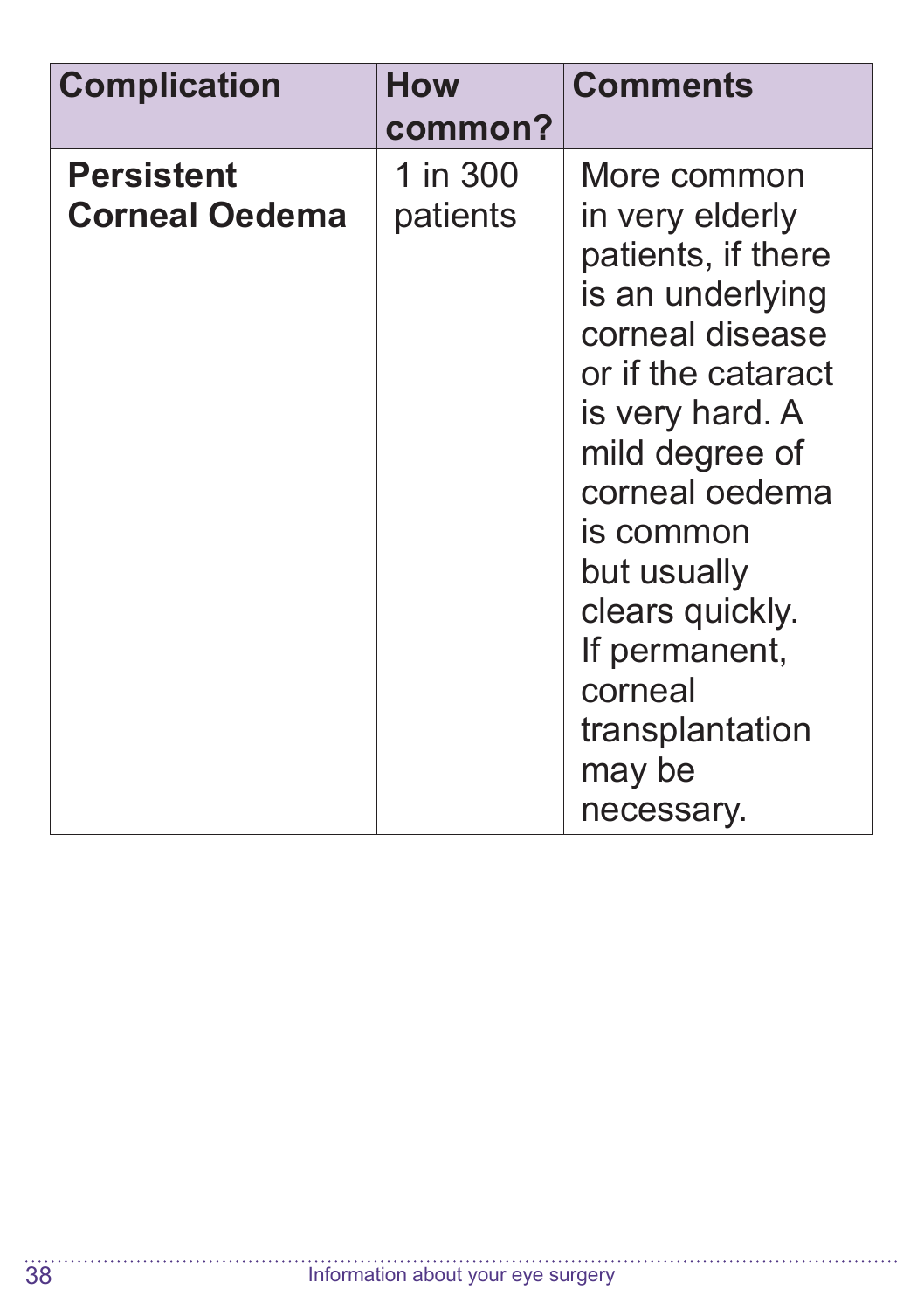| <b>Complication</b>                                     | <b>How</b><br>common?       | <b>Comments</b>                                                                                                                                                                                                                                                         |
|---------------------------------------------------------|-----------------------------|-------------------------------------------------------------------------------------------------------------------------------------------------------------------------------------------------------------------------------------------------------------------------|
| <b>Endophthalmitis</b><br>(infection within<br>the eye) | 1 in 1,000<br>patients      | More likely in<br>patients with<br>poorly controlled<br>diabetes. Usually<br>develops within<br>a few days of<br>surgery, with<br>worsening<br>vision and pain.<br>Most cases<br>can be treated<br>successfully<br>and with prompt<br>treatment, vision<br>is retained. |
| <b>Choroidal</b><br><b>Haemorrhage</b>                  | $1$ in<br>5,000<br>patients | A bleeding within<br>the eye. It is not<br>clear why this<br>happens but<br>it can lead to<br>complete loss<br>of vision in the<br>affected eye.                                                                                                                        |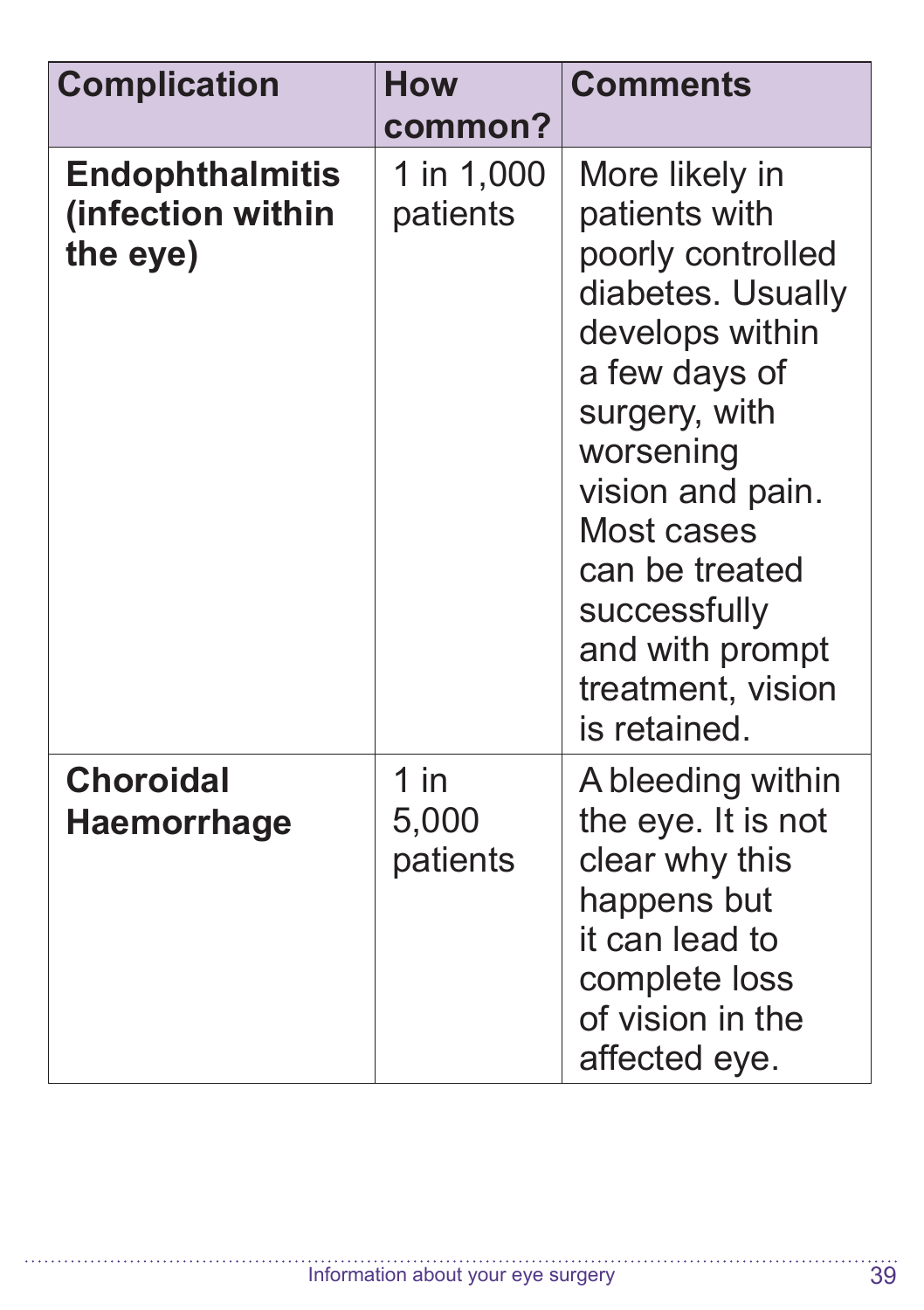| <b>Complication</b> | <b>How</b>                 | <b>Comments</b>                                                                                                                                                                                                                               |
|---------------------|----------------------------|-----------------------------------------------------------------------------------------------------------------------------------------------------------------------------------------------------------------------------------------------|
|                     | common?                    |                                                                                                                                                                                                                                               |
| Loss of eye         | 1 in<br>10,000<br>patients | If any of the<br>above serious<br>complications<br>lead to a<br>completely blind<br>eye with chronic<br>pain, removal of<br>the eye may be<br>recommended<br>to control the<br>pain. The final<br>cosmetic result<br>is usually very<br>good. |

<u>. . . . . . . .</u>  $\ddotsc$ 

. . . . . . . . . . . . . . . . . .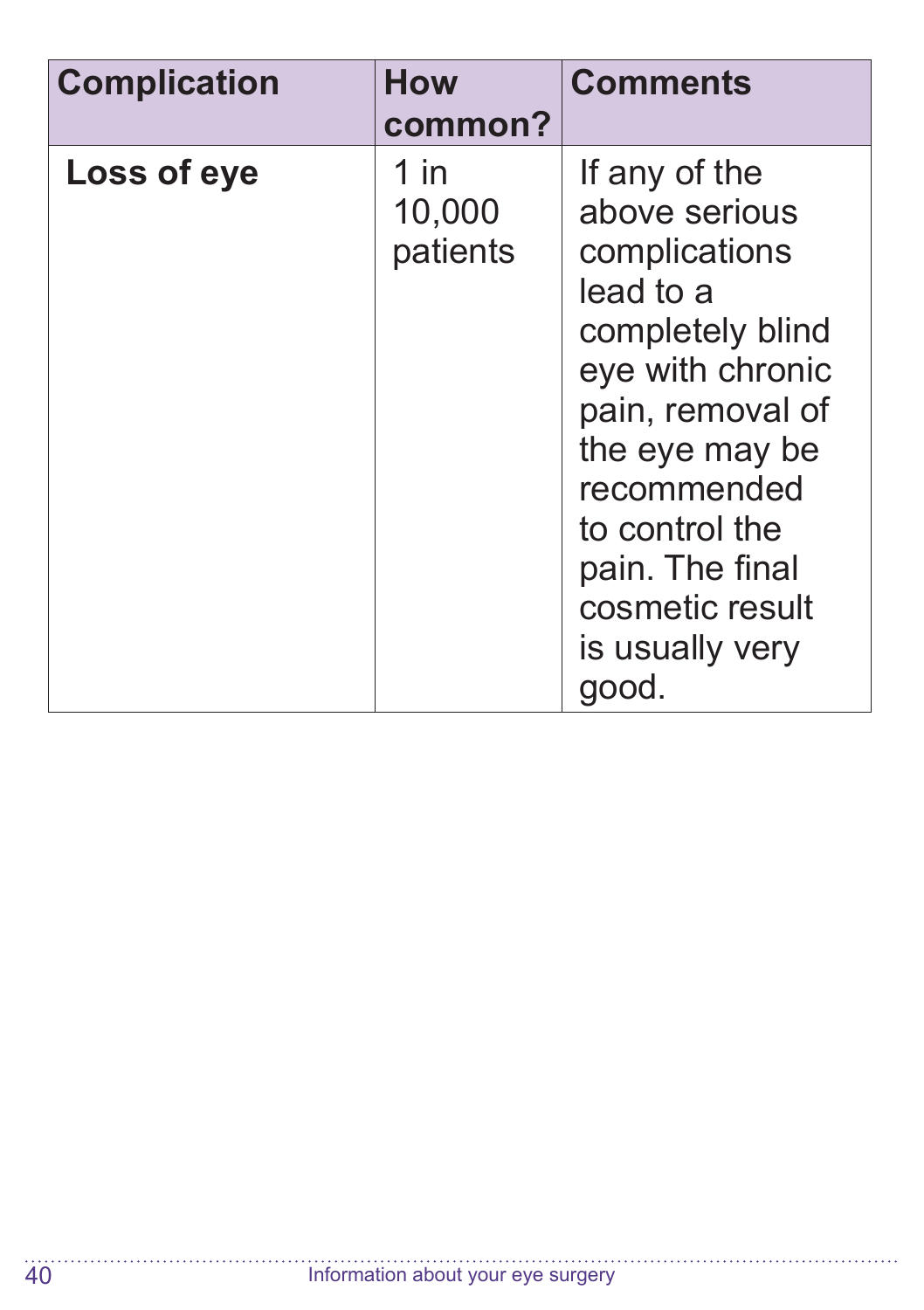#### **How to put eye drops in**

- 1. Wash your hands.
- 2. Open the bottle and discard the seal if using it for the first time.
- 3. Tilt your head backwards.
- 4. Rest the neck of the bottle on the bridge of your nose at a downward angle.
- 5. With the other hand, pull down the bottom eyelid.
- 6. Squeeze the bottle until the drop enters the eye.
- 7. Put the cap back on the bottle.
- 8. Wash your hands.

#### **Eyelid hygiene**

Blepharitis is an inflammation of the eyelid margins. This can lead to a build up and crusting around the base of the eyelashes. It is a common cause of itchy, watery, red eyes.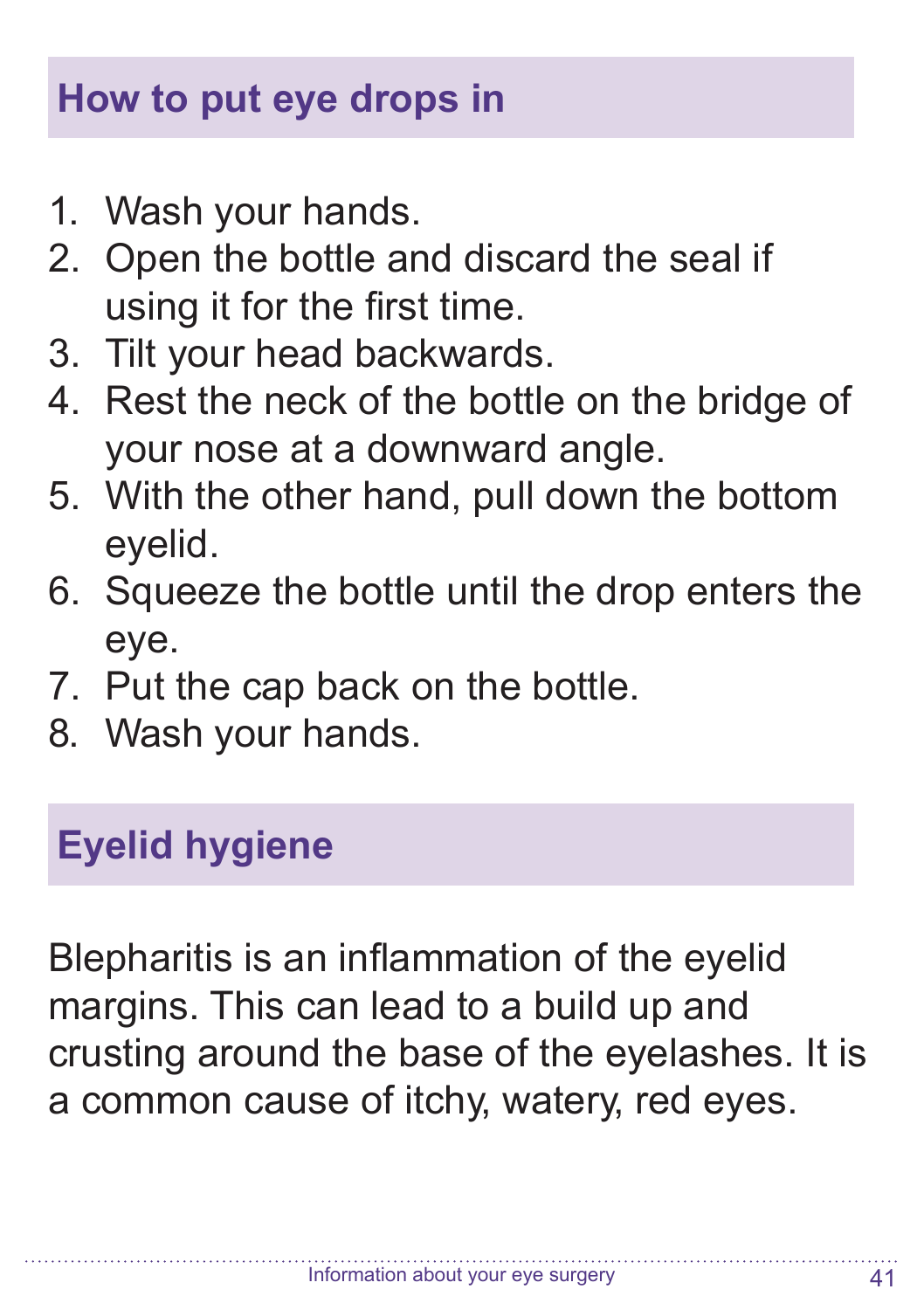It is important to clean any crusts from the eyelids before and after surgery. If you have been told that you have Blepharitis, you should clean your lids twice a day for the two weeks before the surgery. You may wish to start regular cleaning after your pre-operative assessment as well.

To clean your eyelids:

- Soak a clean cloth in some warm water, ring out, and hold the cloth against both eyes, keeping your eyes closed.
- Keep the hot cloth on for five to10 minutes. You may need to re-soak the cloth in warm water to keep it hot. This softens the crusting and encourages the glands in your eyelids to open.
- You can either:

– Dip cotton wool ball into a solution of baby shampoo and warm water (mix a few drops with approximately one cupful of warm water) and gently scrub the edge of your eyelids (at the base of the lashes) keeping your eyelids closed.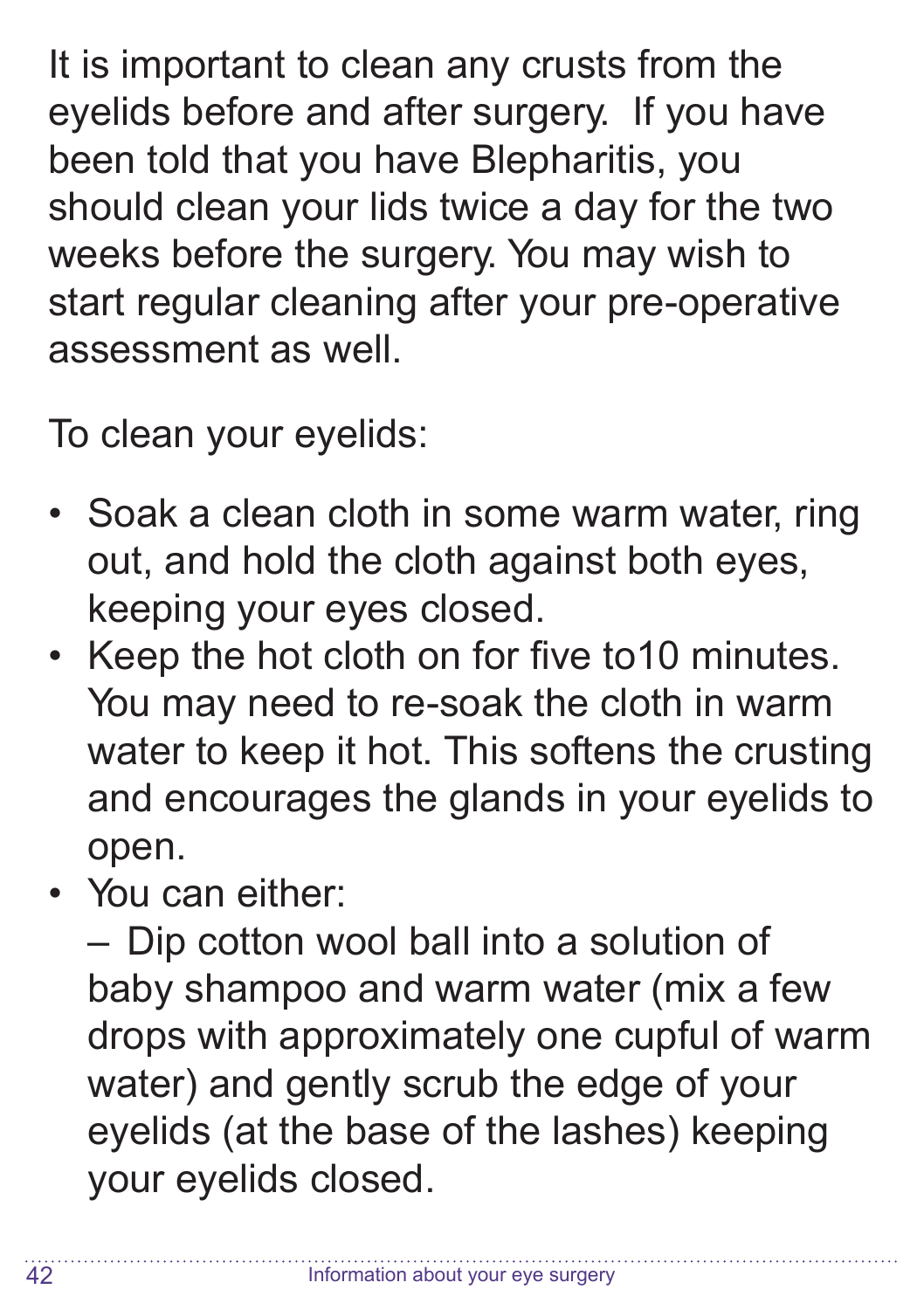or:

– Use eyelid cleansing wipes or solution bought from your optometrist or pharmacist.

- Do not use eye make up remover.
- Cleaning your eye lids works best straight after the hot compress.

Please clean your lids twice a day for at least two weeks before your surgery, including **on the morning of surgery**.

#### **Dilation**

Dilating eye drops such as Tropicamide 1% and Phenylephrine 2.5% allow our Optometrists and Consultants to view the inside of your eye more easily by making the pupils wider than normal.

The drops take about 15 to 30 minutes to work and the effect may last for up to 12 hours. Occasionally the effect may last until the next day.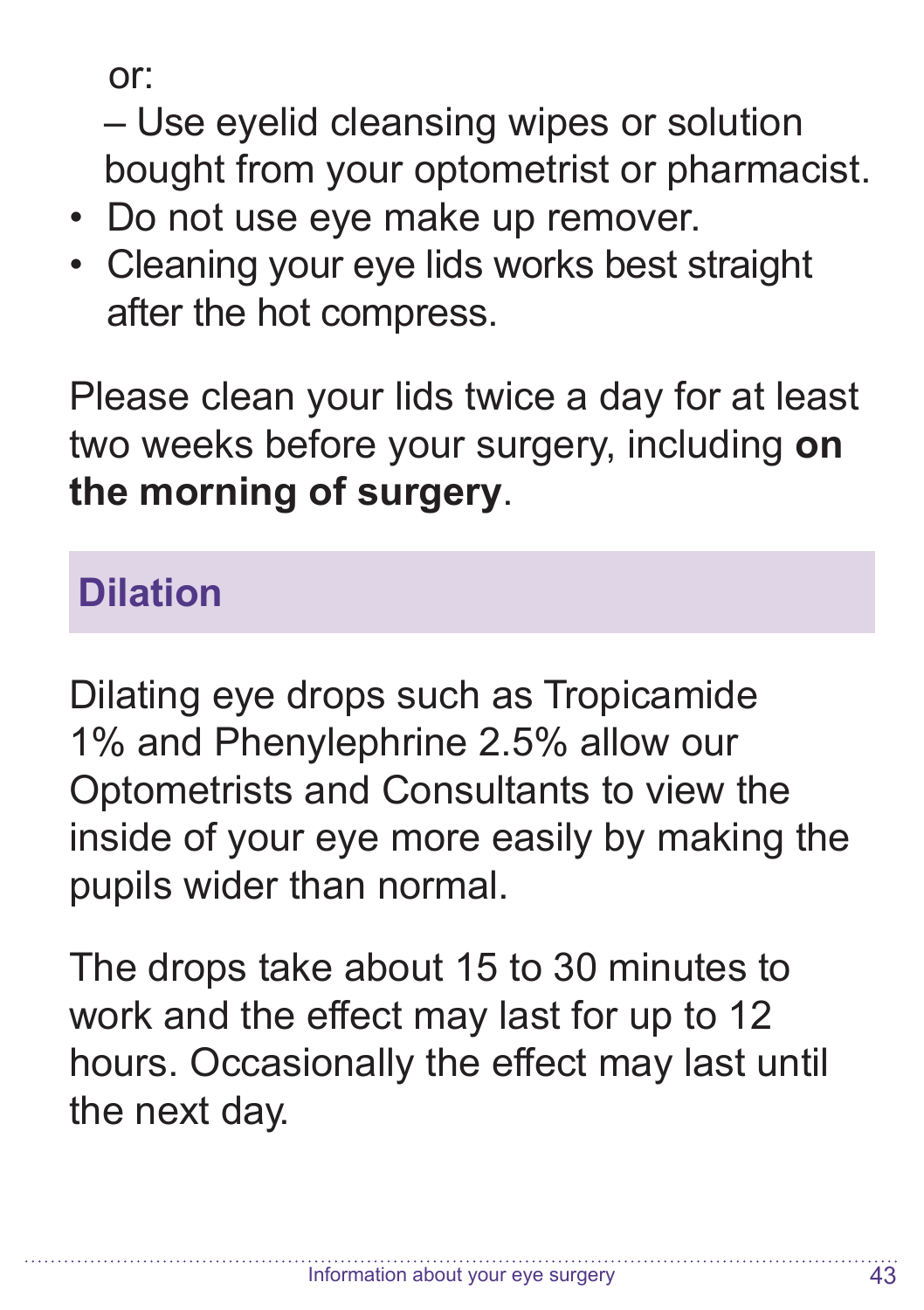You should not undertake hazardous activities, such as driving, cycling or operating heavy machinery, while your vision is affected.

Having large pupils will make you more sensitive to light, especially if it is sunny, and your vision might be slightly blurred.

In the unlikely event that you experience any unusual symptoms after you have been given dilating drops, such as pain and redness in or around your eyes, or your vision seems misty (as though you are looking through a veil or a fogged up window) you should contact:

The Eye Centre Helpline on **0141 951 5459** or **07966140784** and ask to speak to an eye nurse (Monday to Friday, 8.30am – 5.30pm).

If you cannot speak to an eye nurse or an optometrist at the time you are experiencing symptoms, please go to your local Accident and Emergency Department as you might be experiencing an adverse reaction to the drops. Take this booklet with you.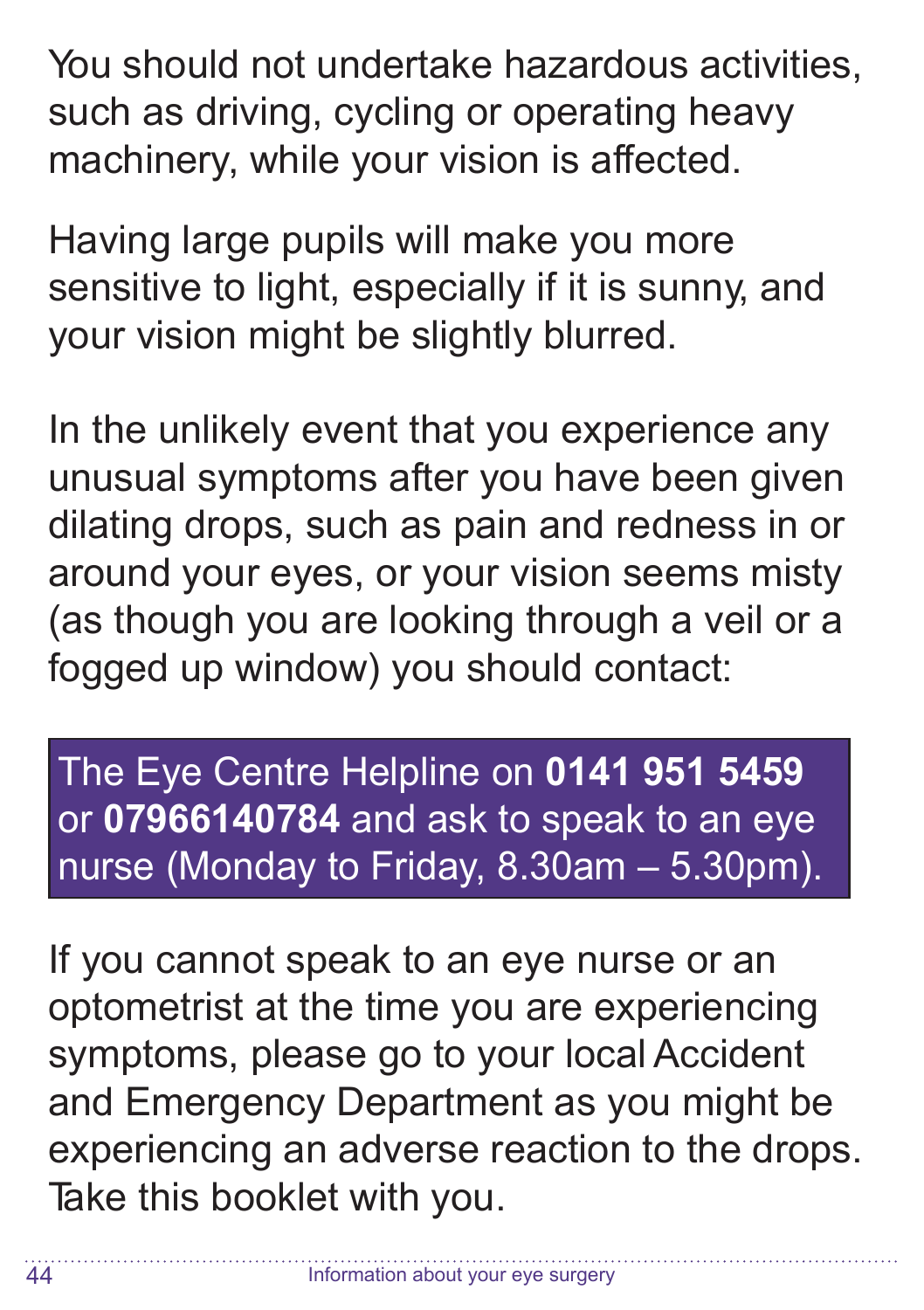#### Golden Jubilee National Hospital Switchboard: **0141 951 5000**

#### Golden Jubilee National Hospital eye nurses: **0141 951 5459 or 07966140784**

\_\_\_\_\_\_\_\_\_\_\_\_\_\_\_\_\_\_\_\_\_\_\_\_\_\_\_\_\_\_\_\_\_\_\_\_\_\_\_\_\_

Your own Optometrist: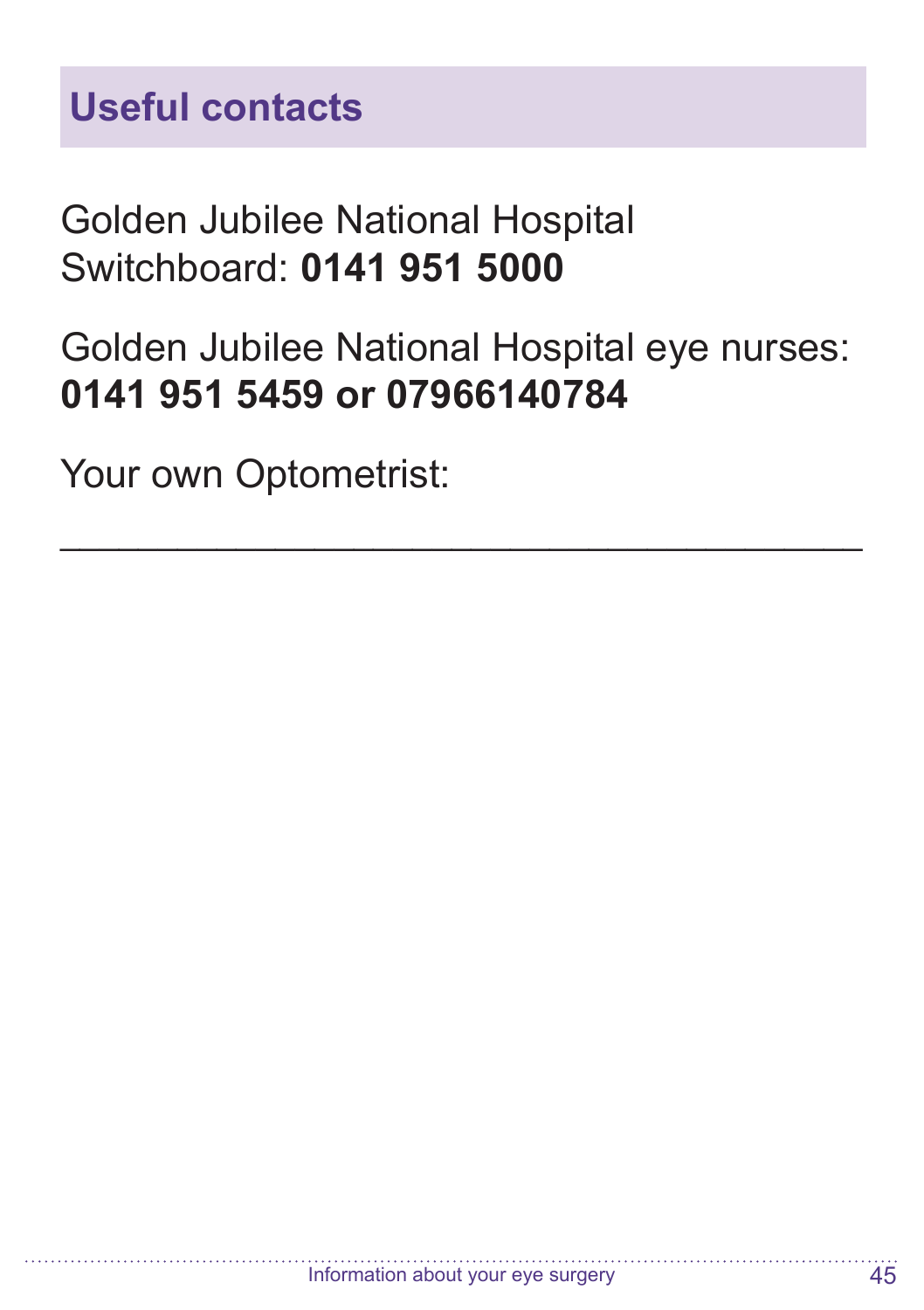#### **Discharge summary – First eye**

| Discharge information for your | eye surgery |
|--------------------------------|-------------|
| carried out by Dr              | nn          |

Your post-operative eye drop regime is:

- Chloramphenicol 0.5% four times daily for five days.
- Dexamethasone four times daily for 28 days.
- Other:

 $\overline{a}$ 

Your post-operative visit will be either at:

**Your local optometrist**  Please make an appointment with your local Optometrist between four and six weeks after your surgery.

or

**The Golden Jubilee National Hospital eye clinic** You will either be given an appointment at discharge or one will be posted out to you.

| Nurse signature: |  |
|------------------|--|
| Nurse name:      |  |
| Date:            |  |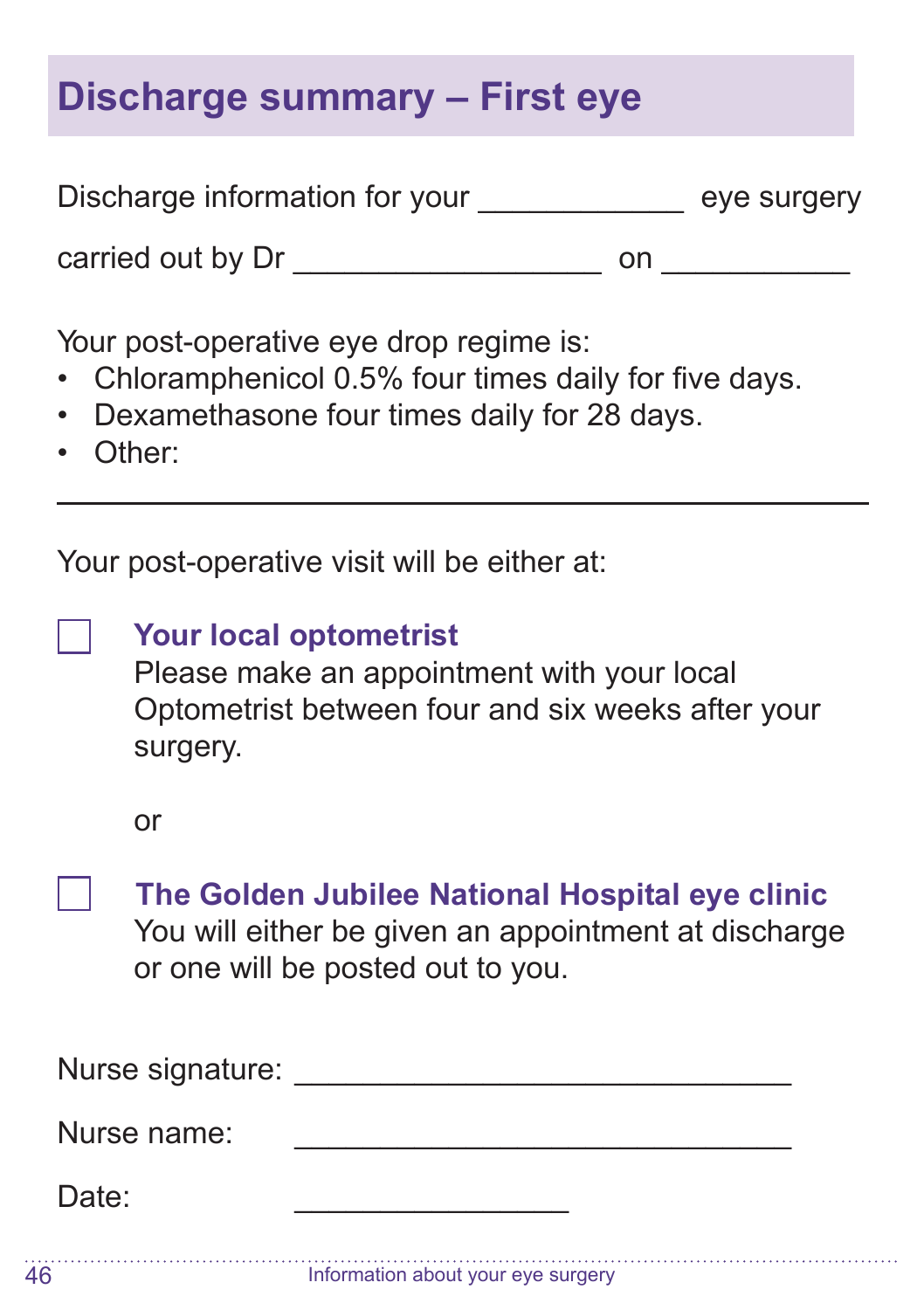#### **Discharge summary – Second eye**

| Discharge information for your | eye surgery |
|--------------------------------|-------------|
|                                |             |

Your post-operative eye drop regime is:

carried out by Dr \_\_\_\_\_\_\_\_\_\_\_\_\_\_\_\_\_\_ on \_\_\_\_\_\_\_\_\_\_\_

- Chloramphenicol 0.5% four times daily for five days.
- Dexamethasone four times daily for 28 days.
- Other:

 $\overline{a}$ 

Your post-operative visit will be either at:

|  | <b>Your local optometrist</b> |
|--|-------------------------------|
|--|-------------------------------|

Please make an appointment with your local Optometrist between four and six weeks after your surgery.

or

**The Golden Jubilee National Hospital eye clinic** You will either be given an appointment at discharge or one will be posted out to you.

| Nurse signature: |  |
|------------------|--|
| Nurse name:      |  |
| Date:            |  |